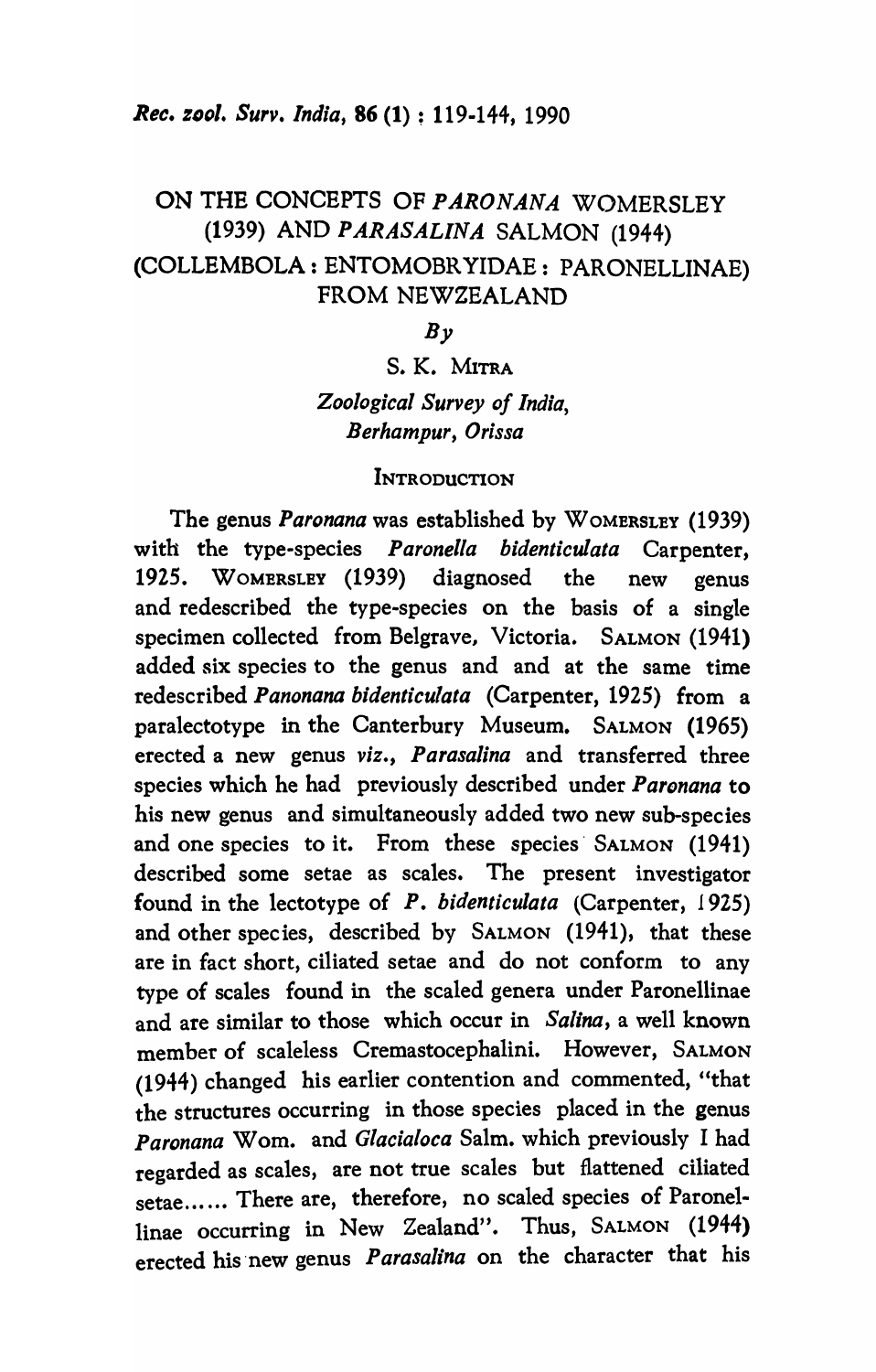new genus is not clothed with scales in contrast to *Paronana*  Wom. which is scaled. However, examination of the single specimen from Belgrave, Victoria *(vide,* photomicrograph on Pl. II, G) on which WOMERSLEY (1939) based the redescription of *Paronana bidenticulata* (Carpenter, 1925) revealed that the specimen is a member of the genus *Pseudoparonella* and two "scale like lobes" mentioned by WOMERSLEY (1939) are actually the sockets of dorsal spiny appendages and is clothed with distinct pseudoscales (Fig. 9, A-N). Nvertheless, WOMERSLEY (1939) in erecting his new genus *Paronana* had definitely and specifically fixed "Genotype *Paronella bidenticulata* Carpenter 1925", although his specimen was different. Thus the oldest available generic name for the species *bidenticulata* of Carpenter (1925) other than *Paronella*  is *Paronana.* Examination of the lectotype of *Paronella bidenticulata* Carpenter (1925) shows that the species has a chaetal clothing similar to the species of *Parasalina* described by SALMON and it does not possess any scale on body. Moreover, its all other features are similar to *Parasalina*  Salmon (1944). Thus the genus *Paronana* Womersley, 1939 is to be conserved with the type-species *P aronella bidenticulata* Carpenter, 1925 (originally designated by WOMERSLEY, 1939) [Article 68 (a) of the Code] and as it has natural priority over *Parasalina* Salmon 1944 (Article 23 of the Code). *Parasalina* Salmon, 1944, at least in part, is, therefore, a junior synonym of *Paronana.* The original diagnosis of the genus *Paronana*, given by WOMERSLEY (1939), is now modified on the basis of the lectotype of the type-species, *viz., Paronella bidenticulata* Carpenter (1925) (= *Paronana bidenticulata)* and other species, added by SALMON (1941, 1944) to this genus. SALMON (1964) in his "An index to the Collembola" again considered the genus *Paronana* as scaled and he (SALMON, 1964) placed the species like *bidenticulata*  (Carpenter, 1925), *karoriensis* (Salmon, 1937), *maculosa*  (Salmon, 1937), *pigmenta* Salmon (1941) under the genus contradicting his earlier comment of 1944 that no scaled species occur in New Zealand. To emphsise, it must again be stated that examination of the paratypes and other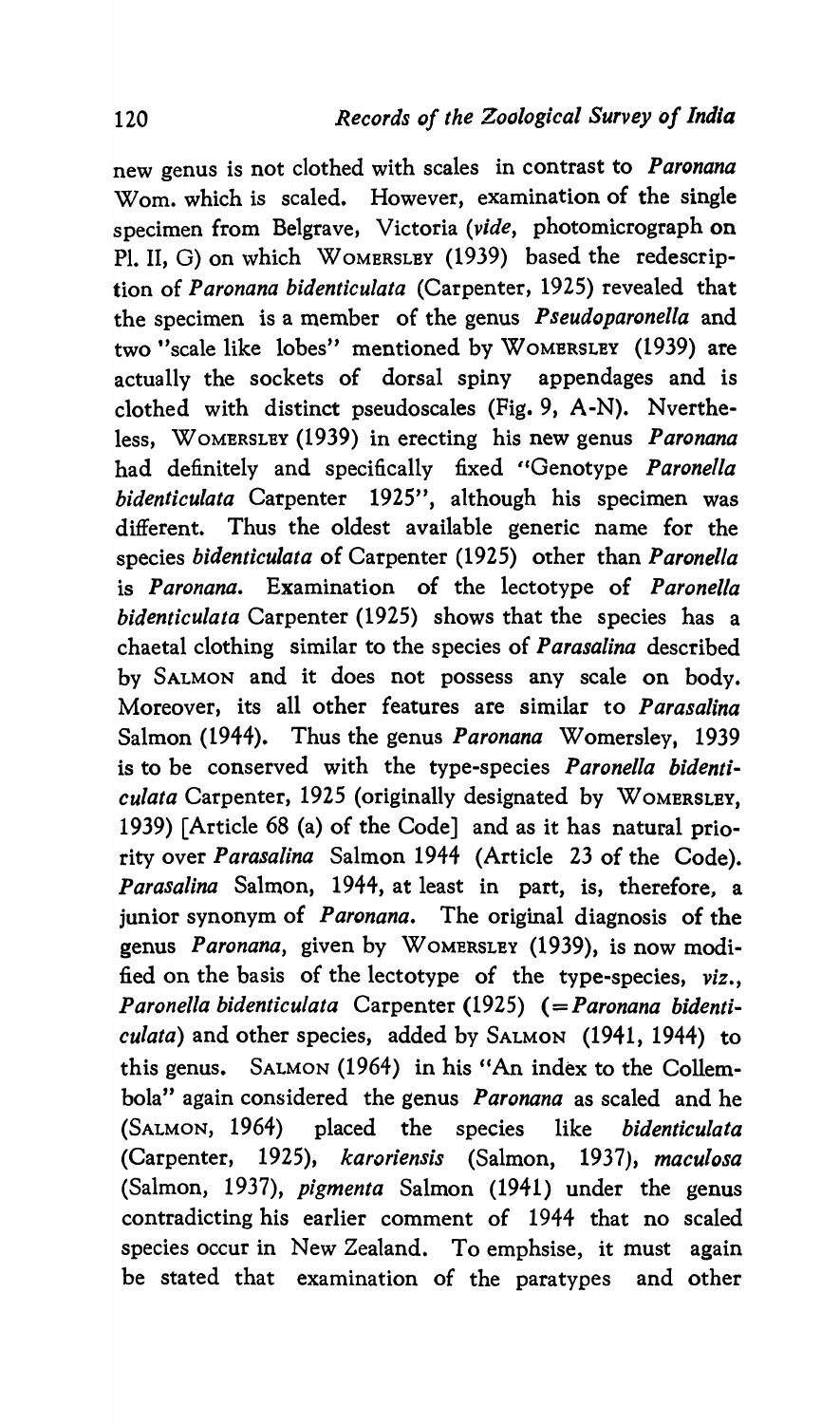representative collections of the species of *Paronana* and *Parasalina* from New Zealand described by SALMON (1941, 1944) along with the lectotype of *Paron ella bidcnticulata*  Carpenter (1925) confirms that all such species are without clothing of scales on body. Although, SALMON (1964) fixed *Paronana dorsanota* Salmon (1941) as the type-species of his new genus *Parasalina* which does not possess dental scale appendage, in diagnosis of *Parasalina* he (SALMON, 1944, 1964), however, clearly mentioned that "at junction with mucro are ventrally, one or two scale-like plates". *Paronana dorsanota* Salmon (1941) is the only species under the genus *Paronana* which is without dental scale appendage although it possesses all other characteristics as that of the other species of the genus. Thus the name *Parasalina* Salmon (1944) is to be retained as a sub-generic name for this species of *Paronana* without dental scale appendage and also for convenience in taxonomic placement; the diagnosis of *Parasalina* given by SALMON (1944) is now modified. The species *viz., Parasalina dorsanota sufflava* (Salmon, 1941), *Parasalina tasmasecta boldensis* Salmon (1944), *Parasalina pi/osa* Salmon (1944) which were treated by SALMON (1964) under *Parasalina* are now transferred to *Paronana* as all of them possess distinct dental scale appendage and are without any investment of scales.

UCHIDA (1943) described a new genus *Salinella* (now a subjective synonym of *Akabosia* Konoshita, 1919) with the type-species of *S. konoshitai* from Japan. This author found apparently before the journal is issued out that the genus *Salinella* is preoccupied by *Salinella* Frenzel, 1891 in Mesozoa. UCHIDA (1943), therefore, proposed a new name *Parasalina*  for his *Salinella* and issued some correction slips which were pasted over *Salinella* in some of the copies of his publication. This correction unfortunately was not carried out in all the copies as evident from the records in the Biological Abstracts. A question has arisen, therefore, whether the *nom. nov. Parasa/ina* Uchida, 1943 pro *Salinella* Uchida, 1943 has priority over that of *Parasalina* Salmon, 1944. As only some of the copies in circulation carried this correction,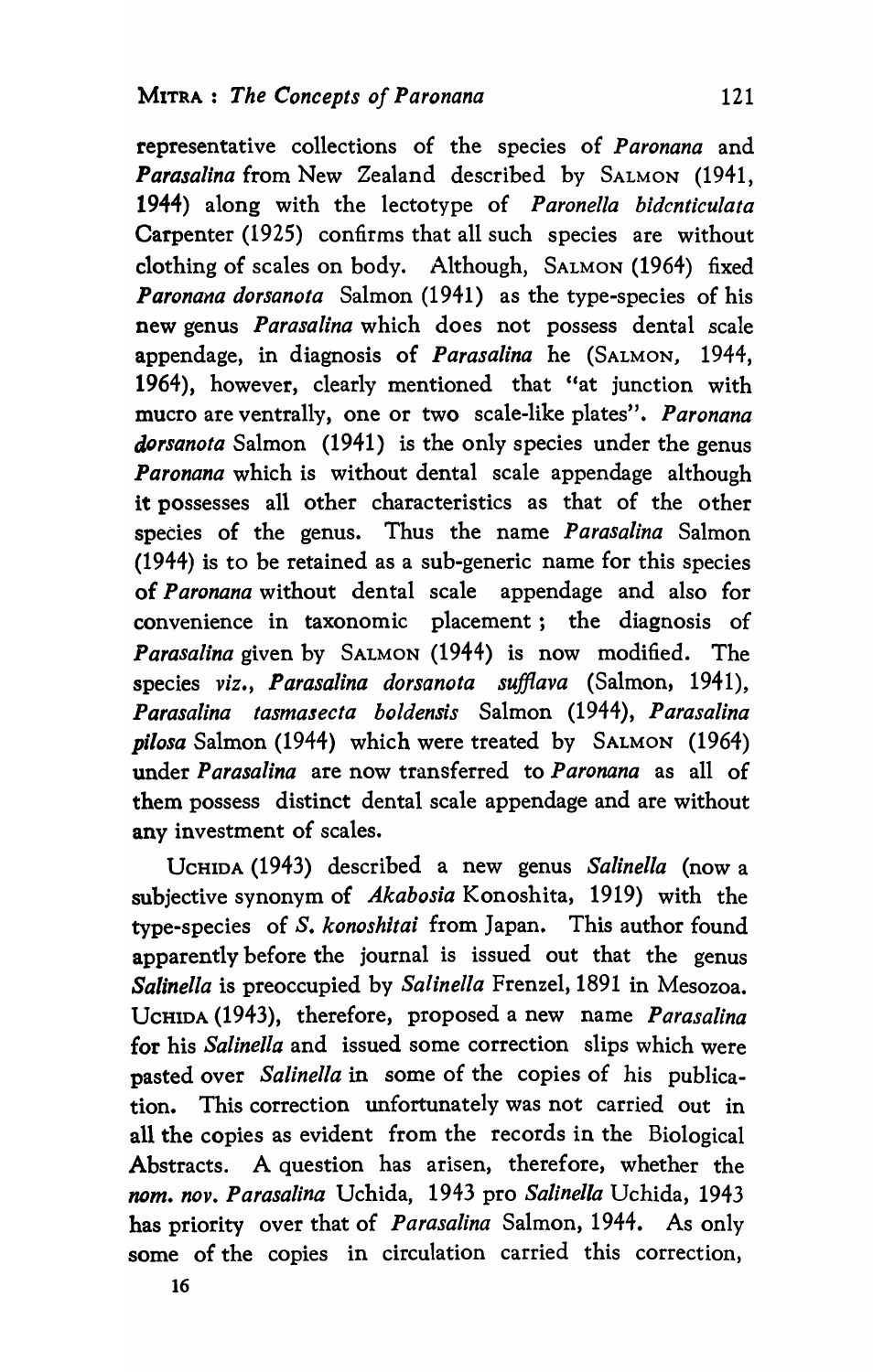while others did not, the name *Parasalina* Uchida, therefore, fails to fulfil the criteria of publication and is not available in the meaning of the Code (Articles 8 and 9). Therefore, *Parasalina* Uchida pro *Salinella* Uchida, 194<sup>3</sup> has neither any status nor priority over *Parasalina* Salmon and the latter is to be conserved as the available, valid name.

## I. TAXONOMIC ACCOUNT

### Paronana Womersley, 1939 (New status)

*Paronana* Womersley, 1939, *Primitive Insects of South Australia, Adelaide,* 322 pp. *(nee. S. Str.);* Salmon, 1941, *Trans. Roy. Soc., N. Z.,*  70 : 398·407; 1964, *Bull. Roy. Soc., N. Z.,* (7) 1: 103-144; 1964b, *Bull. Roy. Soc., N.Z.,* (7) 2: *14S·644; 1965, Bull. Roy. Soc., N. Z.,*  (7) 3 : *64S·651.* 

*Redefinition:* Body facies large; antennae usually twice the total length of head and body; not clothed with scales, clothing of body as that of *Salina* involving microchaetae which may be darker and little flattened but not comparable with scales even those of *Parachaetoceras* ; obliquely truncated ciliated macrochaetae (brush setae) present; frontal spines absent; ocelli eight on each side; tibiotarsi divided; unguis little curved with paired inner teeth located near the middle of the inner margin, unpaired inner distal and external basolateral teeth prominent; unguiculus lanceolate; tenent hairs clavate, dentes long, slightly taper distally, not crenulated and annulated; each dentes armed with a row of distinct simple spines; dorsally near base of mucrones 2-3 stout, spiny, ciliated appendages present; dental scale appendage present or absent.

*Type-species; Paronella bidenticulata* Carpenter, 19~5, fixed by WOMERSLEY (1939).

*Interrelationships: Paronana* is related to *Parachaetoceras*  Salmon, a member of the tribe Callyntrurini, but distinctly differs from it in the absence of lanceolate scales and long, outstanding, stiff macrochaetae on antennal segments and legs. It is also related to *Glacialoca* Salmon in the general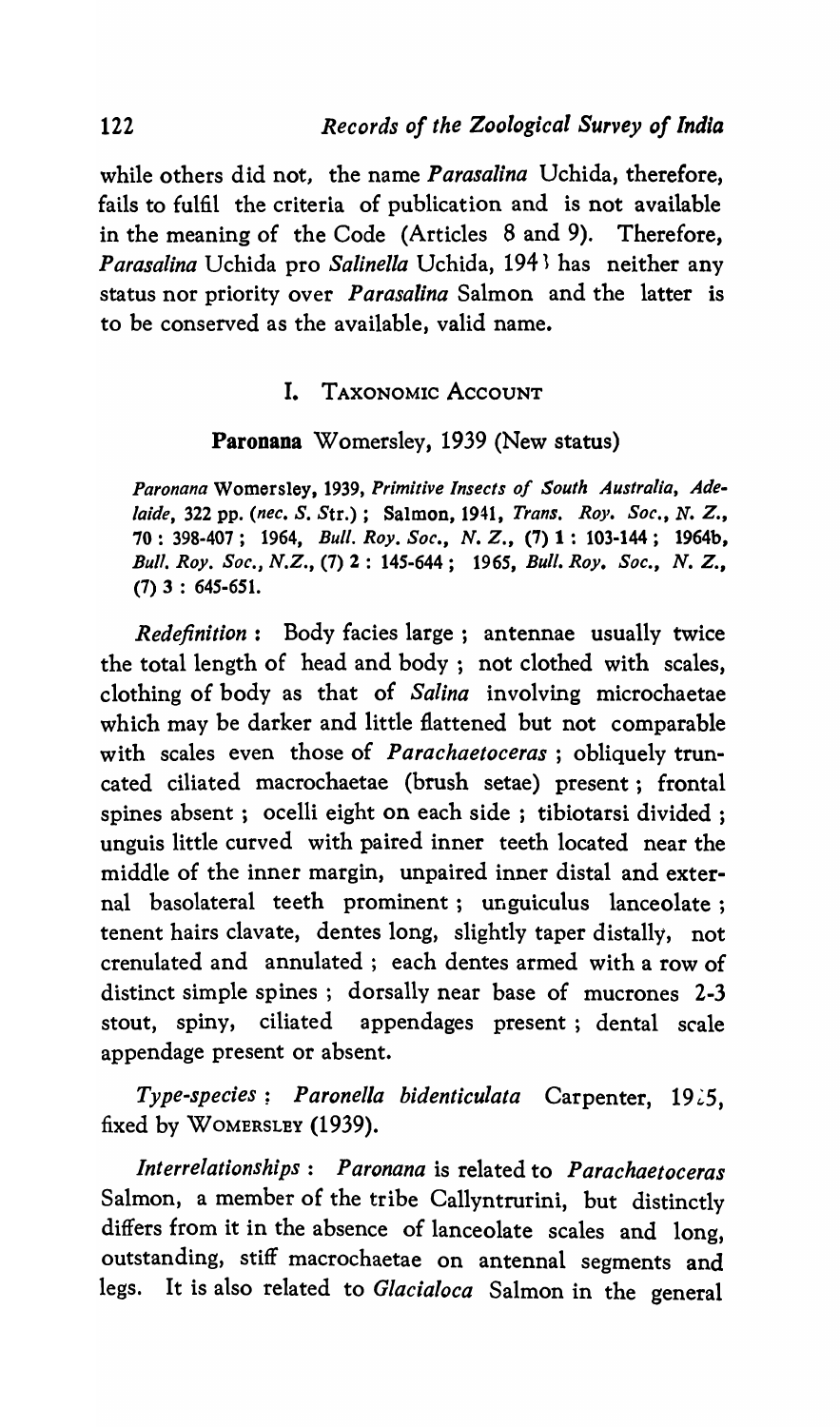organisation of body but is distinct from it in the nature of attachment of mucro to dentes (apically attached *vs.* ventrally attached in *Glacialoca)* and nature of dental spines (simple spines *vs.* foliate, ciliated spines in *Glacialoca).* Further, no ventral dental spiny appendage occur in *Paronana. Paronana*  also resembles to *Pseudosalina* Mitra, 1973 in the presence of larger number of macrochaetae on head and body. Presence of a transverse row of macrochaetac anteromedially on Abd. IV is a characteristic feature of the genus *(vs. 2+2*  in *Pseudosalina).* The genus appears to have a distant connection with entomobryomorpha. This is indicated by the fact that in *Paronana (Paronana) pilosa* (Salmon) the structure of mucro is somewhat close to entomobryomorph genera (Fig. 6, D). In addition, the dentes in this species taper considerably distally (Fig. 6, A; Pl. III, C) suggesting further its affinity with entomobryomorphs and its less specialisation than any other species of this genus. This species, even though possesses a distinct dental scale appendage, a feature restricted only to some of the genera under Paronellinae, nevertheless its entomobryomorph body-facies in addition to the characters, mentioned above, serves as a definite link between entomobryomorph and paronelline genera supporting Christiansen's (1958) contention that *Homidia* (a genus having a row of distinct dental spines as *Paronana)* is somewhat distantly connected with Paronellinae. In cephalic chaetotaxy, *Paronana* is more evolved than its closely related genera under Cremastocephalini.

*Dis/ribution:* Members of *Paronana* are endemic to New Zealand ; its endemism and abundance in New Zealand, a temperate country, indicates its low range of adaptation. It is interesting to note that New Zealand is the only temperate country which has such specIalised and endemic representatives of Paronallinae. *Paronana (Paronana) tasmasecta,* recorded from Tasman Glacier, goes to prove its adaptibility even to very cold climatic conditions.

II. KEY TO THE SUBGENERA OF *P A RONANA*  Single dental scale appendage present ventrally on each dentes, either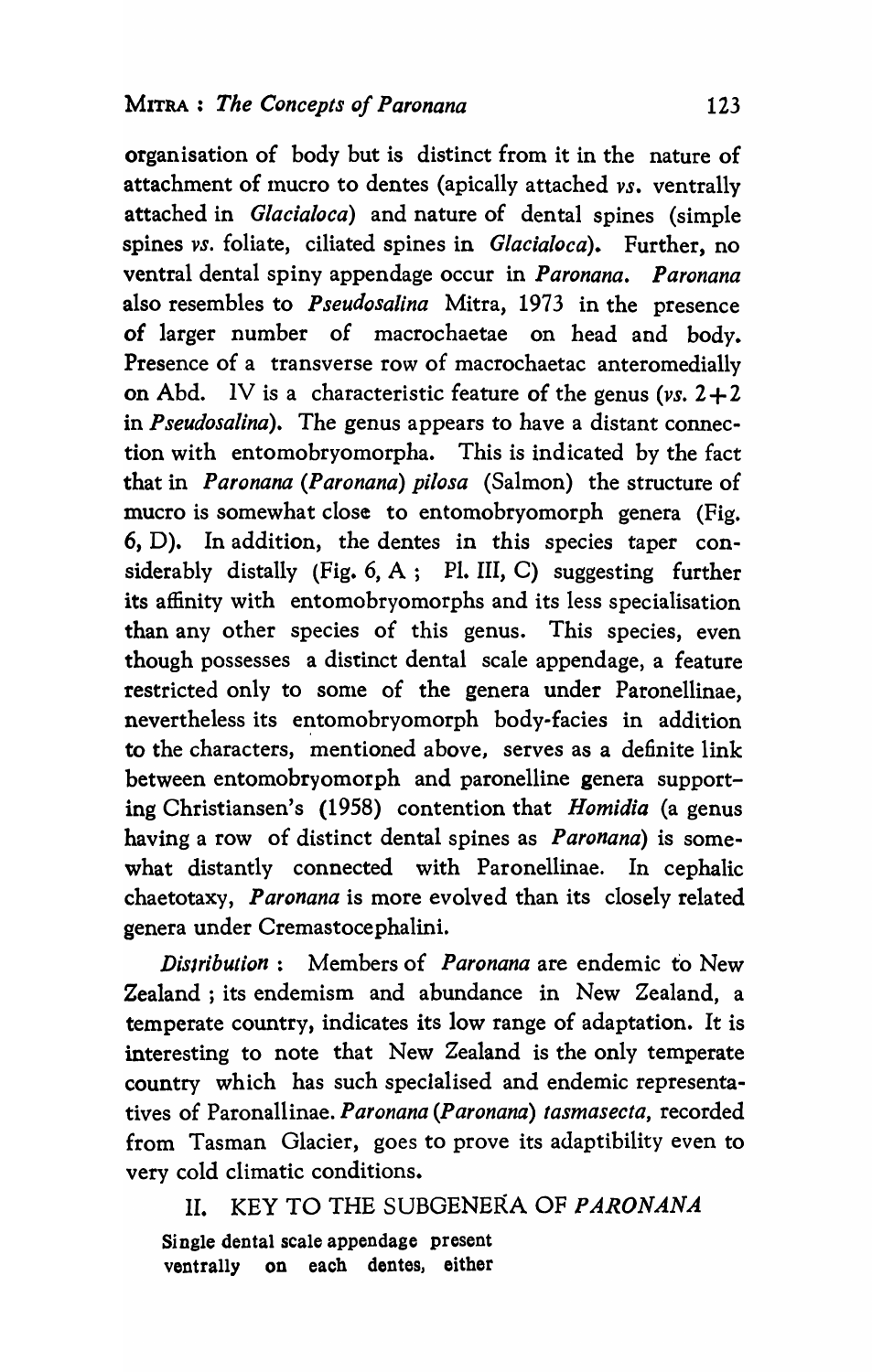|  | simple or superficially or deeply |                         |                      |
|--|-----------------------------------|-------------------------|----------------------|
|  | lobed* or crenulated at apex      | $\bullet\bullet\bullet$ | Subgenus: Paronana   |
|  | Dental scale appendage absent     |                         | Subgenus: Parasalina |

Subgenus: Paronana Womersley, 1939. New Status

*Paronana* Womersley, 1939, *Primitive insects of South Australia, Adelaide.* 322 pp. *(nee,* S. *Str.) Panasalina* Salmon, 1944, *Ree. Dom. Mus., Wellington,* 1 (2): 123-182. New Synonymy (in part).

*Type-species: Paronella bidenticulata* Carpenter, 1925.

III. KEY TO THE SPECIES AND SUB-SPECIES

The author had an opportunity to examine series of specimens of *Paronana (Paronana) karoriensis* (Salmon, 1937) and *Paronana (Paronana) maculosa* (Salmon, 1937) and the paratypes of other species and subspecies, described by SALMON (1941, 1944), mounted on slides. It is noted that while *P.* (P.) *karoriensis* exhibits constancy in colour pattern, P. *(P.) maculosa* exhibits striking intrapopulation variation in colour pattern as observed in the species of *Salina*  (MITRA, 1973), *Pseudosalina* (MITRA, 1974) and *Dicranocentroides* (MITRA, 1975). Much constancy is encountered in the nature of dental scale appendage and no intrapopulation variation could be detected for this structure. The dimension of mucrones and the nature of mucronal teeth vary strikingly within the same population of a species as observed in *P. (P.) karoriensis* and *P. (P.) maculosa.* In *P. (P.) pilosa*  the dentes considerably tend to taper distally which is not seen in any other species of this subgenus.

On the basis of the characters, discussed above, following species and sub-species are recognised in this study and a key is given in aid of their identification. Probable cases of synonymy of the species and subspecies, which are known primarily on the basis of colour patterning, are also discussed.

<sup>\*</sup>CARPENTER (1925) and SALMON (1941, 1944, 1964) considered such deeply lobed dental scale appendage as multiple scale appendages.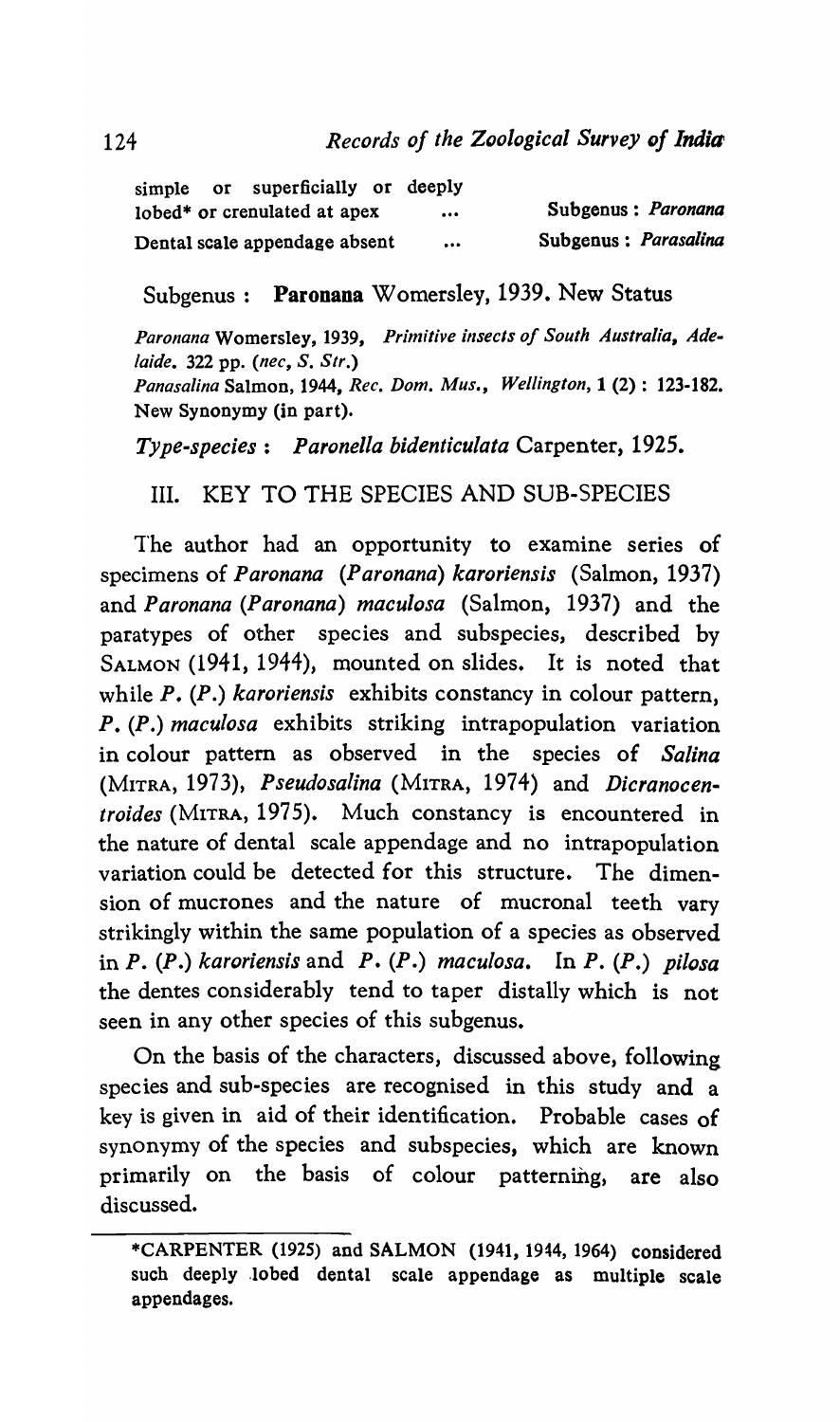| 1           | Dentes distinctly tapering distally;<br>dental scale appendage simple;<br>devoid of dark pigmented patches<br>Dentes not tapering appreciably dis-<br>tally; dental scale appendage simple<br>crenulated; dark or lightly<br>or | $P. (P.)$ pilosa                                                                    |
|-------------|---------------------------------------------------------------------------------------------------------------------------------------------------------------------------------------------------------------------------------|-------------------------------------------------------------------------------------|
|             | pigmented                                                                                                                                                                                                                       | $\overline{2}$                                                                      |
| $\mathbf 2$ | Head, thorax, Abds. I, II dorsally<br>entirely pigmented with deep blue<br>black pigment, other segments devoid<br>of such pigment; colour pattern                                                                              |                                                                                     |
|             | seldom variable<br>$\ddot{\phantom{a}}$                                                                                                                                                                                         | P. (P.) bidenticulata                                                               |
|             | a Dental scale appendage lobed or                                                                                                                                                                                               |                                                                                     |
|             | crenulated                                                                                                                                                                                                                      | P. (P.) bidenticulata biden-<br>ticulata                                            |
|             | b. Dental scale appendage simple  P. (P.) bidenticulata karori-                                                                                                                                                                 | ensias                                                                              |
|             | Head, thorax and all abdominal                                                                                                                                                                                                  |                                                                                     |
|             | segments with variable patches and                                                                                                                                                                                              |                                                                                     |
|             | streaks of pigment of various shades;                                                                                                                                                                                           |                                                                                     |
|             | forms without any trace of pigment                                                                                                                                                                                              |                                                                                     |
|             | not of rare occurrence (cf. sufflava)                                                                                                                                                                                           | $P. (P.)$ maculosa                                                                  |
|             | a Dental scale appendage lobed                                                                                                                                                                                                  |                                                                                     |
|             | or cranulated                                                                                                                                                                                                                   | P. (P) maculosa tasma-                                                              |
|             |                                                                                                                                                                                                                                 | secta $[$ ? Synonyms : $P$ .<br>(P.) tasmasecta boldensis;<br>$P. (P.)$ sufflaval   |
|             | b. Den/al scale appendage simple                                                                                                                                                                                                | $P. (P.)$ maculosa macu-<br>$\log a$ [Synonym : $P \cdot (P \cdot)$ ]<br>pigmenta 1 |

#### IV. DESCRIPTIONS OF THE SPECIES

## Paronana (Paronana) bidenticulata bidenticulata (Carpenter, 1925). New Status.

- *1925. Paronella bidenticulata* Carpenter, *Manchester Museum Pub/.,*  89 (28) : 1-16.
- *1941. Paronana bidenticu/ata* Salmon, *Trans. Roy. Soc., N. Z.,* 70: 282-431 ;nec, *Paronana bidenticulata* sensa Womersley, 1939, *Primitive Insects of South Anstralia, Adelaide,* pp. 320.

*Material:* Lectotype of *Paronana bidenticulata* (Carpenter) : Mounted on a slide from Manchester University Museum, Manchester; label on the slide reads as *"Paronella bidenticulata* Carp.; Rakaia Gorge, Canterb., N. Z., Nov. 1913, T. Hall Col1."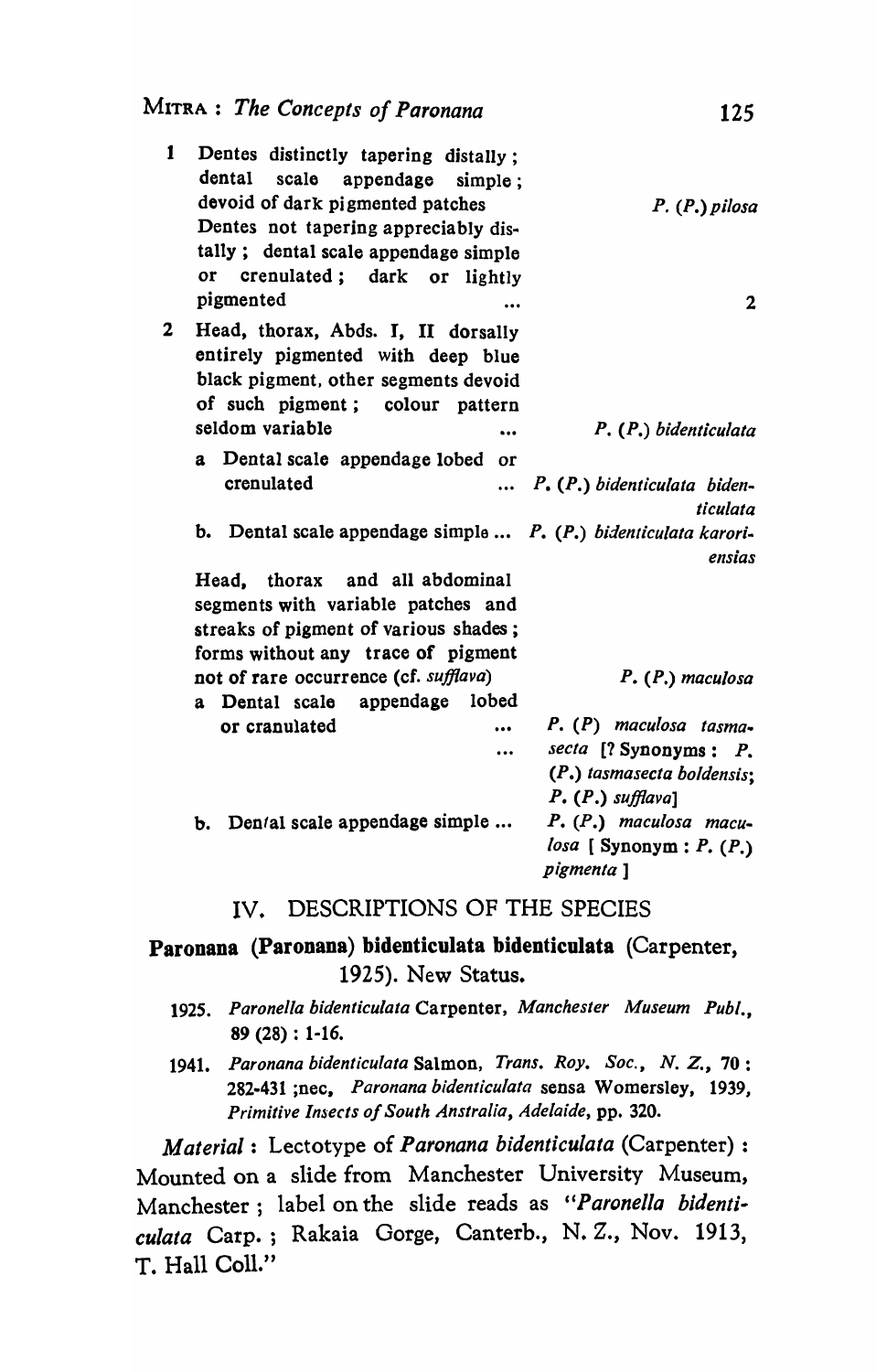*Colouration:* Blue-black pigment on Ths. II, III, Abds, I, II, III (Pl. II, A); Abds. IV and V pale, without darker pigment dorso-medially; Abd. IV laterally and posteriorly with faint bluish pigment; colour pattern similar to *P. karoriensis* 



Fig. 1. *Paronana (Paronana) bidenticulata karoricnsis (Salmon). A,* profile showing colour pattern. B, a dental spine. C, a microchaeta from body. D, a microchaeta from subdorsal region of head. B, a microchaeta from Abd. IV. F, a macrochaeta from "Collar". G. apex of Ant. IV. H, labral chaetotaxy. I, foot-complex of leg I. J, foot-complex of leg III. K, trochanteral organ. L, chaetotaxy of the anterior face of ventral tube. M, proximal portion of dentes showing arrangement of spines. O,P, mucrodens complex. *Paron ana (Paronana) bidentic:ulata bidenticulata*  (Carpenter). N, mucrodens complex from lectotype.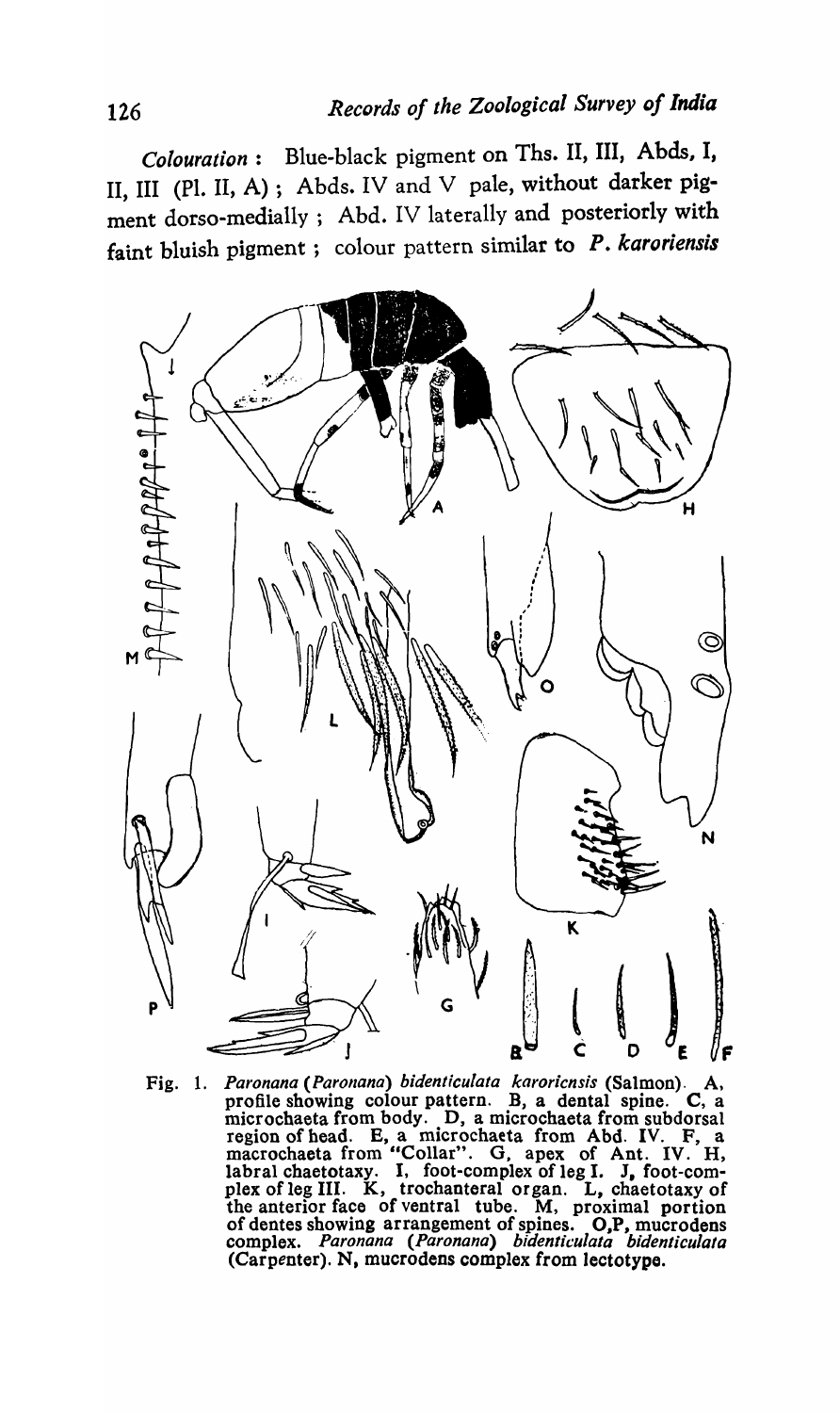(Salmon); anterior part of tibiotarsus near its segmentation pigmented.

*Clothing:* Clothed with microchaetae and obliquely truncated, ciliated macrochaetae most of which cast off; obliquely truncated macrochaetae (as ascertained from sockets) present on Ths. II, III, Abds. I, II, III; acuminate macrochaetae in a transverse row medially on Abd. IV; femora and tibiotarsi with acuminate, slender setae; Abds. V and VI posteriorly with short, blunt somewhat broad ciliated setae; dentes clothed with acuminate ciliated setae.

*Chaetotaxy:* Polychaetoic; but the chaetotaxy could not be studied in detail from the lectotype, mounted on a slide.

*Head:* Lacking in the lectotype.

*Thorax;* Tibiotarsi clearly divided; unguis large, little curved apically, paired inner and unpaired distal teeth moderately developed ; unguiculus lanceolate: tenent hair long; clavate; trochanteral organ could not be seen in the mounted specimen.

*Abdomen*: Abd. IV conspicuously long and at least  $5\frac{1}{2}$ times longer than Abd. III ; ventral tube with 5 macrochaetae anteriorly on anterior face, general surface of anterior face and posterior face with microchaetae; rami of retinaculum each with 4 teeth, corpus with a median seta; furcula long, relative length index of manubrium: mucrodens=23:44 ; dentes with a single inner row of spines which transit distally into stiff spiny setae ; mucro broad bidentate, dental scale appendage trilobed at apex (Fig. 1, N) ; sockets of dental spiny appendages distinctly visible near the base of mucrones.

*Length* (excluding head and appendages) : 2.6 mm.

*Type-specimens:* Lectotype (examined) in the Manchester University Museum, Manchester, England; singe paralectotype, as mentioned by SALMON (1941), in the Canterbury Museum, New Zealand.

*Type-locality:* Near Mount Algidus, Rakaia Gorge, Canterbury, New Zealand.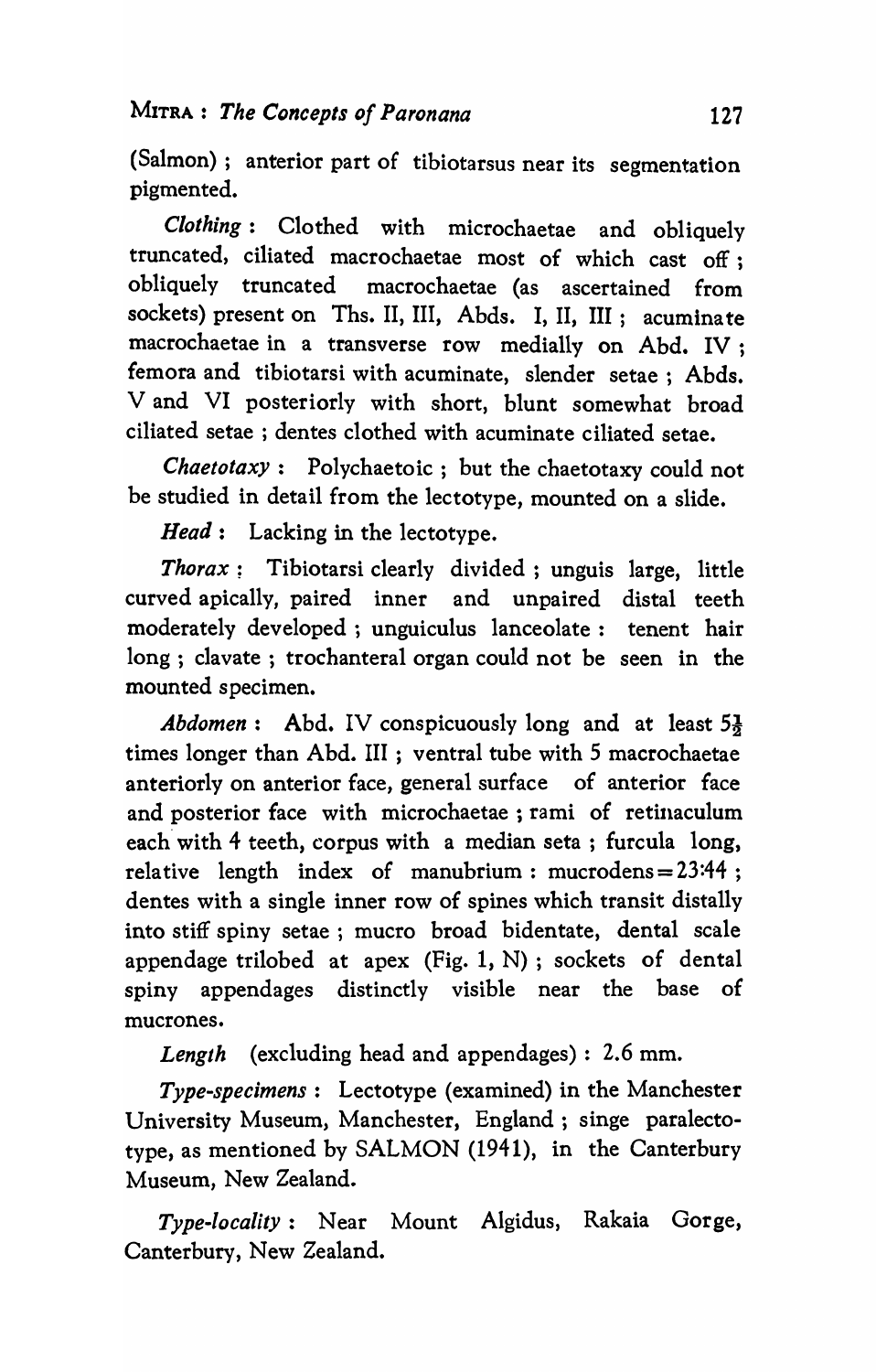*Comments* : *Paronana bidenticulata bidenticulata* (Carpenter 1925) is characterised by the presence of dark blue-black pigment on head, Th. II and Abd. I, thick, broad mucrones and lobed dental scale appendage. *Paronana karoriensis*  (Salmon, 1937), also from New Zealand, resembles perfectly to the above mentioned species in colour pattern. However, *P. karoriensis,* as has been observed, is always with simple dental scale appendage. With such difference it is felt pertinent to consider *P. karoricnsis* (Salmon) as the subspecies of *P. bidenticulata.* 

Some specimens identified by Prof. Salmon as *Parasalina bidenticulata* (Carpenter) were available for study from the South Australian Museum, Adelaide (PI. II, F ; Fig. 8, D). These specimens, however, have no similarity with *Paronana (P.) bidenticulata bidenticulata* (Carpenter, 1925) and they appear closer to *Paronana (Paronana) maculosa maculosa*  (Salmon, 1937) than any other species so far known under this sub-genus,

### Paronana (Paronana) bidenticulata karoriensis (Salmon, 1937)

New Status

- 1937. Salina karoriensis Salmon, *Trans. Roy. Soc.*, N. Z., 67: 352-358.
- *1941. Paronana karoriensis* Salmon, *Trans. Roy. Soc.* N. *Z.,* 70: 398-407.

*Material:* 1 paratype Slide No. N. Z. 3/200 (Dominion Museum, N. Z.), labelled as *"Parasalina karoriensis,* Loc. Awahuri, Palm. Nth. In debris under Kowhai trees, 17/12/39, ColI. J. T. Salmon, Det. J. T. Salmon. Mounted Euparal (P. type)" ; 8 exs., Voge Hown, Wellington, New Zealand, 7.10. 1968, R. G. ordish colI. (ex. mixed grasses); 20 exs., Wellington, 24.5.1969, R. G. Ordish colI. (ex. grass and fern).

Colour pattern similar to the principal form, tibiotarsi dark pigmented (PI. I, A; Fig. 1, A); relative length index of Ants.  $I: II = 26:34$ ; body clothed with microchaetae similar to those which occur in *Salina* (PI. I, C, E ; Fig. 1, C, D, E) ; Ants. I, II with a few outstanding, stiff and dark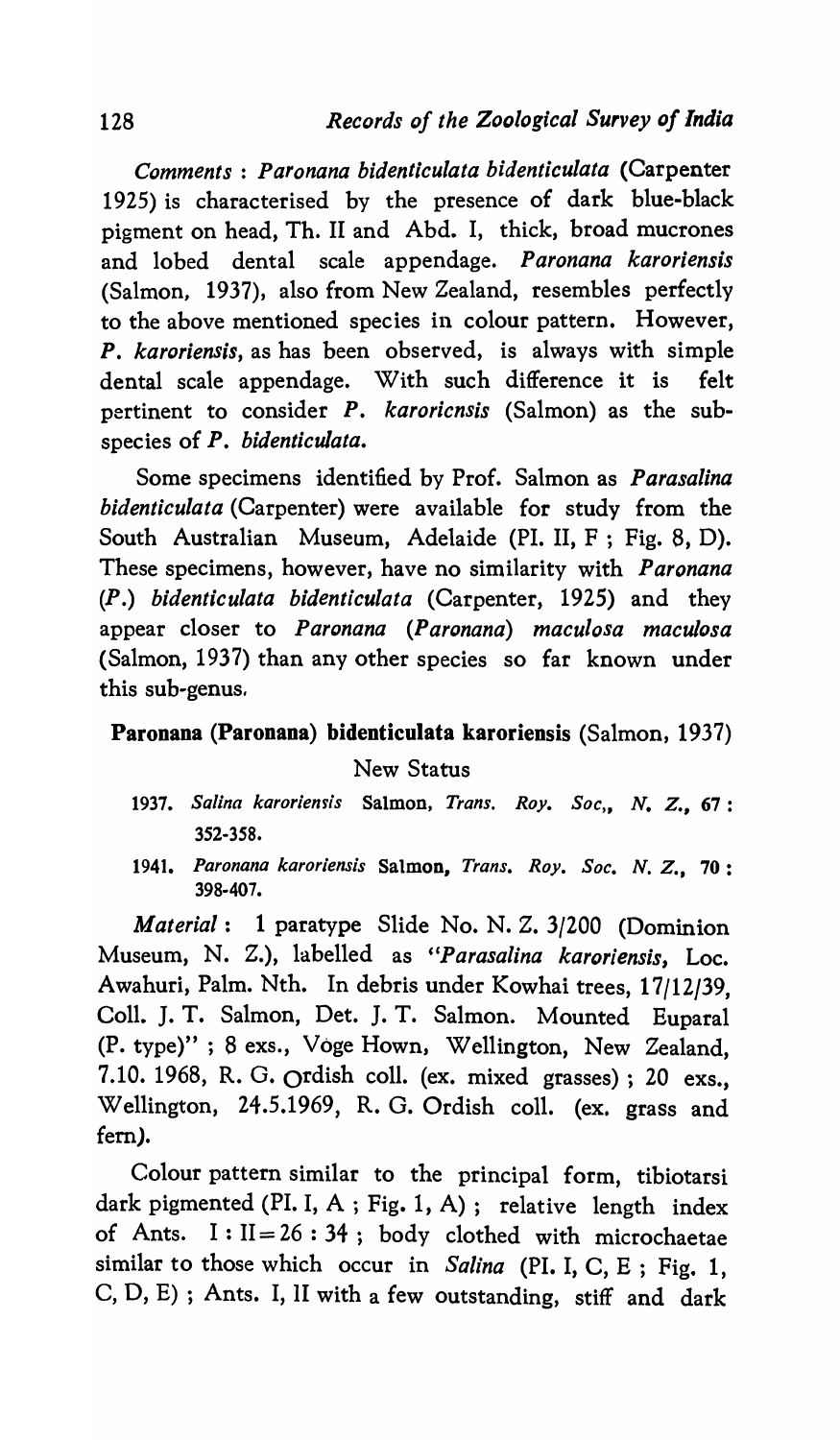macrochaetae in addition to normal ciliated acuminate setae; Ant. IV at apex with an inconspicuous sense-knob and with a few smooth setae (Fig. 1, G) ; prelabral setae 4, ciliated,



Fig. 2. Paronana (Paronana) bidenticulata karoriensis (Salmon). A, Chaetotaxy of Ths. II, III, Abds. I, II, III. B, chaetotaxy of Abd. IV. C, cephalic chaetotaxy.

labral setae 5, 5, 4, smooth, labrum near anterior margin with a distinct transverse thickening (Fig. 1, H); Ths. II :  $III =$ 21 : 13 ; unguis moderately curved with paired inner teeth located at middle of the inner margin and a distal conspicuous inner unpaired tooth, external basolateral teeth well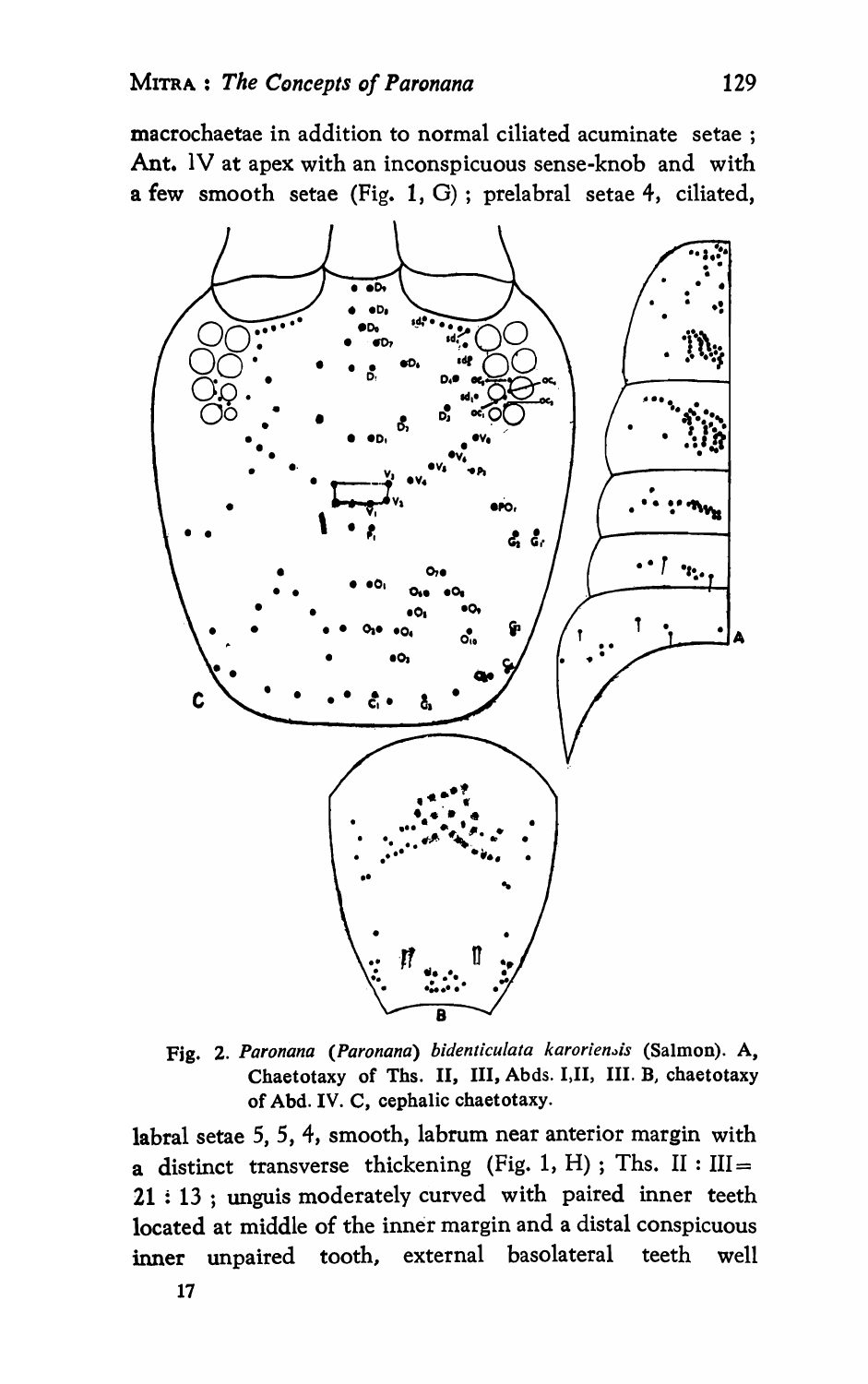developed; unguiculi lanceolate; tenent hair long, clavate (Fig. 1, I, J); trochanteral organ with *c.* 38 spiny setae (Fig. 1, K) ; relative length index of Abds. I: II : III : IV :  $V : VI=11 : 9 : 7 : 38 : 8 : 3$ ; ventral tube long, anteriorly on anterior face with  $5+5$  macrochaetae, rest of the anterior face and posterior face clothed with acuminate microchaetae (Fig. 1, L) ; relative length index of manubrium: mucrodens  $= 28 : 38$ ; dentes slightly taper distally, each with a single row of simple spines (Fig. 1, M ; PI. 1, D); mucro slender bidentate, the teeth little curved upward, dental scale appendage will developed, simple (i. e., not crenulated at apex) (Fig. 1, 0, P); two dorsal dental spiny appendages present.

# *CHAETOTAXY*

*Head:* Vertex with  $V_1 - 8$ , all macrochaetae,  $V_1$ ,  $V_2$  on each side located almost in a straight line and joining them with  $V_3$  on each side yields a trapezeum or a rectangle; dorsal region with  $D_0+D_{1-9}$ , all macrochaetae; subdorsal region usually represented by microchaetae  $(sd_{1-g})$ ; ocular region has 5 microchaetae ( $oc_{1-5}$ ); postocular region with a macrochaeta  $(PO_1)$ ; parietal region represented by 1 macrochaeta only  $(P_1)$ ,  $p_2$  usually represented by a microchaeta; occipital region represented by  $O_{1-10}$ , all macrochaetae, arranged in a characteristic manner; cervical region represented by 6 macrochaetae  $(C_{1 - \beta})$ ; genal region represented by 3 macrochaetae on each side  $(C_{1-3})$  (Fig. 2,C).

*Body*: Number of macrochaetae on each tergite ranges as follows; Ths. II (30-52), III (20-42) ; Abds. I (18-20), II (8), III (7); Abd. IV medially with a transverse row of macro chaetae varying from 19-20 on either side (Fig. 2 A, B).

*Length:* (excluding appendage) : 3. 2 mm.

*Type-specimens:* Holotype mounted on a Slide No. 3/199 and paratype, Slide No. 3/200 (examined) are deposited in the collection of the Dominion Museum, Wellington, New Zealand.

*Comments: P. (P.) bidenticulata karoriensis* differs from the principal form in the possession of simple dental scale appendage.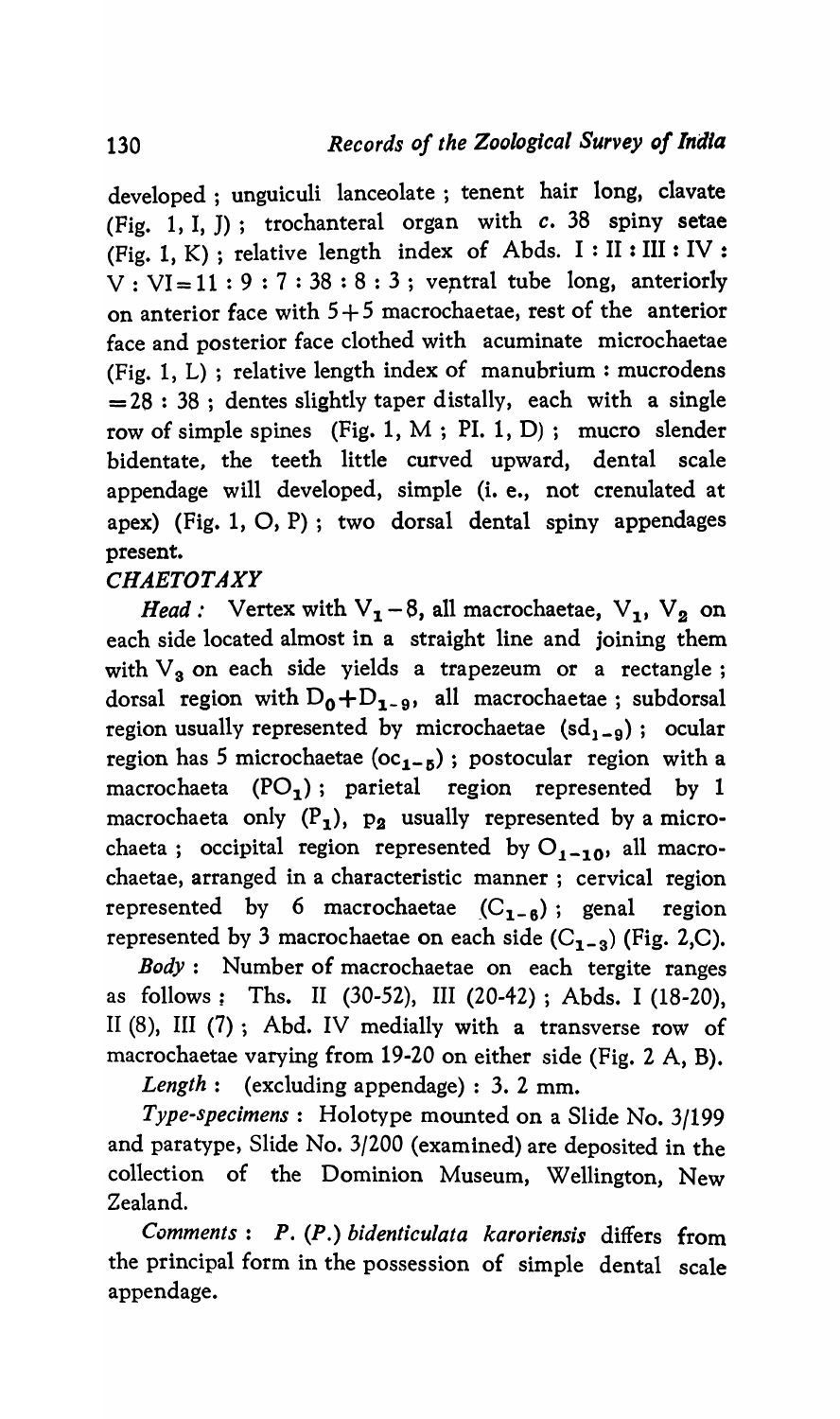Paronana (Paronana) maculosa maculosa (Salmon, 1937). New Status

- *1937. Sa,'ina karoriensis* var. *macu[oja* Salmon, *Trans. Roy. Soc.*  N. Z., 67: 352-358.
- 1941. Paronana maculosa Salmon, *Roy. Soc. N. Z*, 70: 398-407.
- *1941. Paronana pigmenta* Salmon, *Trans. Roy. Soc., N. Z.,* 70: 398-407. ? Synonym.

*Material*: 1 paratype, Slide No. N. Z. 3/46 (Dominion Museum, New Zealand) labelled as "Parasalins maculosa, Loc.



Fig. 3. *Paronana (Paronana) maculosa maculosa* (Salmon). A-C, profile showing variation in pigment patterning. D, trochanternal organ. E, F, mucrodens complex.

Karori, in soil in garden, coll. J. T. Salmon. Det. J. T.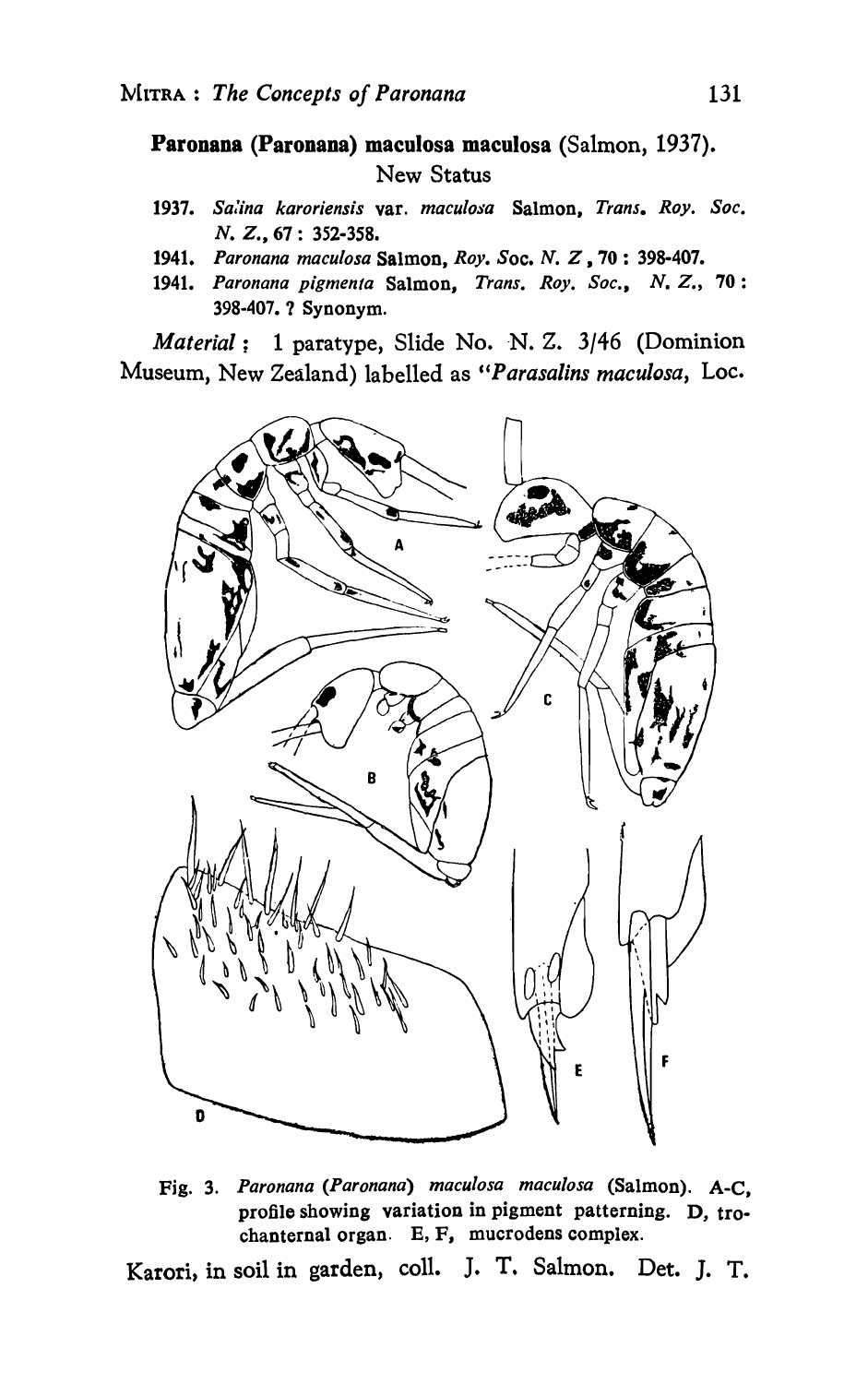Salmon. Mounted Euparal (P. type)" ; 5 exs., Wellington, 24.5.1969, exs grass and fern. R. G. Ordish, coll., S. K. Mitra det.; 1 paratype Slide No. N. Z. 3/932 (Dominion Museum, N. Z.), labelled as *"Parasalina pigmenta,* Loc. Tnatapere, South land. Tn old log in bush, 8/1/1940, colI. J. T. Salmon.



Fig. 4. Paronana (Paronana) maculosa maculosa (Salmon). A, cephalic chaetotaxy. B, foot-complex from leg III.

Det. J. T. Salmon. Mounted Euparal (P. type)"; 1 ex. mounted on a slide from South Australian Museum, Adelaide, No. Nil, slide bears two labels: (a) reads as "Collembola, *Pseudopuronel/a bidenticulata* (Carp.), Loc. amongst taraire (1) leaves, Waiheke Is., Auckland, N. Z., 14/1/33, E. D. P. Det. H. Womersley; (b) reads as "Insecta, *Paraslina dorsanota*  subsp. *sufflava* Det. J. T. Salmon" ; 1 ex. mounted on a slide from South Australian Museum, Adelaide, Microslide No.1, labelled as "Parasalina bidenticulata (Carp.), Loc. Cleddau,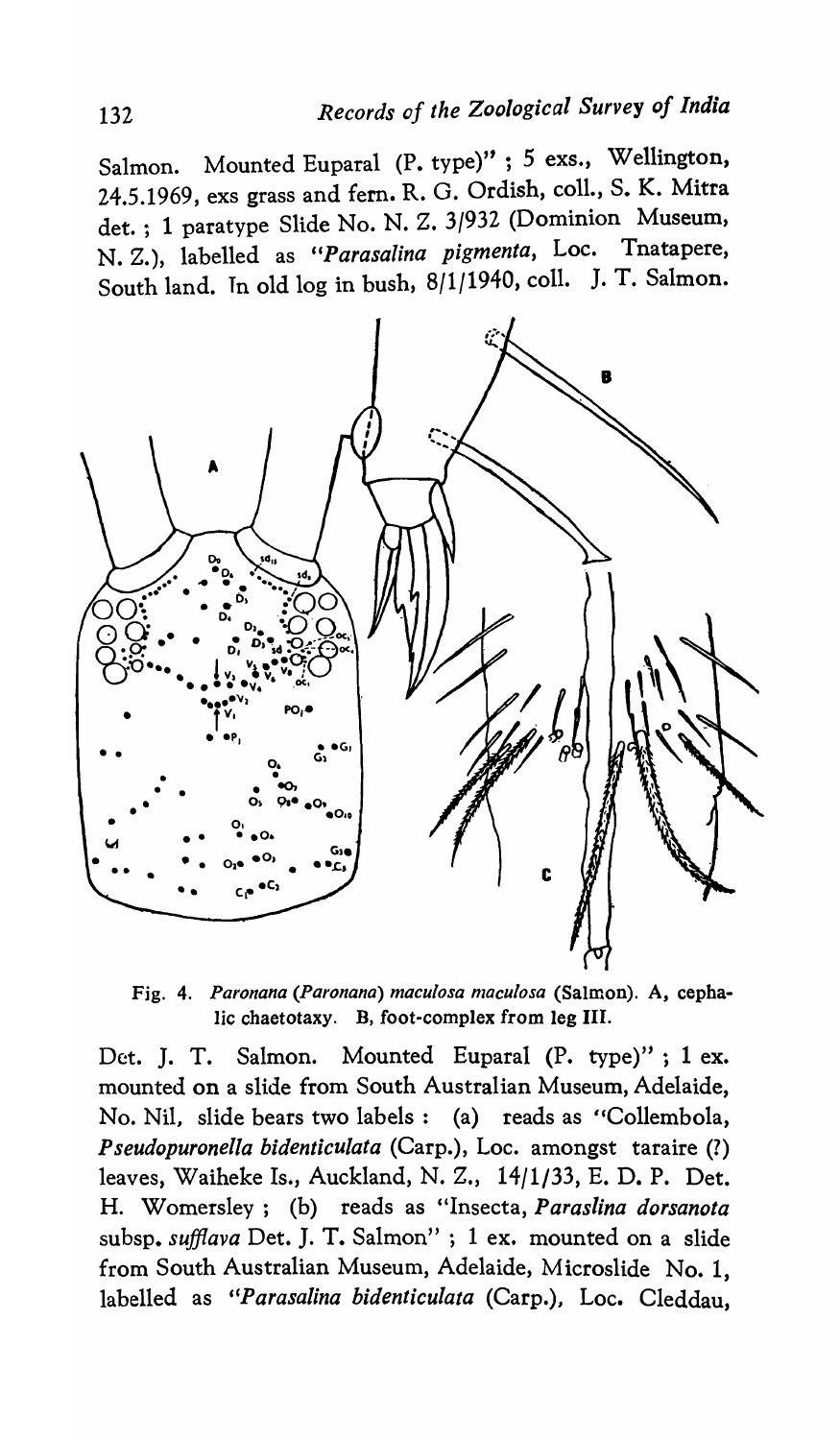2,500, beaten from *Danthonia cunninghamensis,* colI. J. T. Salmon, 17/12/1944, MNT. P. N. A. Det. J. T. Salmon, 1945" ; 1 ex. mounted on a slide, No. Nil, from South Australian Museum, Adelaide, labelled as "Collembola, Pseudoparonella bidenticulata<sub>.</sub> Carp., Loc. Belgrave. VIC., 1/38,



Fig. *S. Paronana (Paronana) maculosa maculosa* (Salmon). Chaetotaxy of Ths. II, III (A), Abds. I, II, III (B), IV (C).

0, W. T. Det. H. Womersley" [The specimen is a member of *Pseudoparonella.* Womersley (1939) misidentified the specimen and published it as *Paronana bidenticulata* (Carpenter, 1925)].

In general colour pattern of the species variable and forms with reduced pigmented patches also not rare in the examples examined (Fig. 4, A-C; PI. II, B, C, F); ground colour pale yellow with variable violet to blue-black patches often suffused with reddish brown pigment inregularly distributed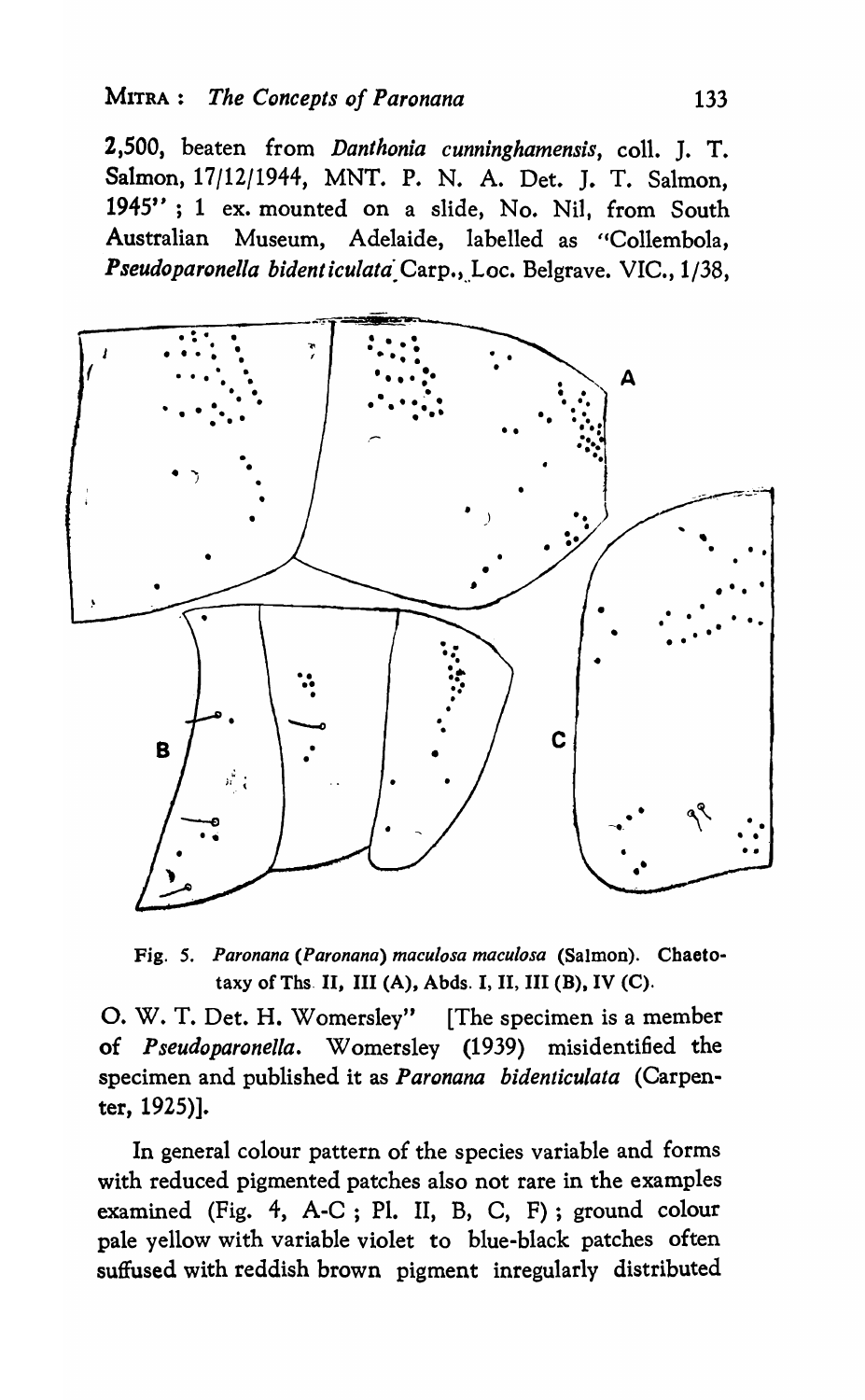laterally on head, thoracic and abdominal segments, some smaller streaks dorsally on these segments also noted in some examples ; coxae, subcoxae, femora and tibotarsi with or without such pigmented patches.

Body clothed with microchaetae and obliquely truncated ciliated macrochaetae ("brush setae"); femora and tibiotarsi with acuminate slender setae.

Ocelli 8+8, G and H reduced; Ant. 1 only retained in examples exemined ; prelabral setae 4, ciliated, labral setae 5, 5, 4 smooth; frontal spines absent; Ths. II :  $III = 16 : 10$ ; unguis with paired inner basal and distal unpaired teeth, external basal teeth prominent; unguiculus lance olate, nondentate; tibiotarsal lobe prominent; tenent hairs clavate, well developed (Fig. 5, B); trochanteral organ with *c. 54*  spine-like setae (Fig. 4, D) ; relative length index of Abds.  $I: II: III: IV: V+VI=7:9:6:38:7$ ; ventral tube long, anteriorly on anterior face with  $5+5$  macrochaetae, rest of the anterior face with acuminate microchaetae; relative length index of manubrium:  $dentes = 29 : 42$ ; dentes slightly taper distally, each with a characteristic row of simple spines ; mucrones straight or little curved upward, bidentate, apical tooth larger than anteapical tooth; dental spiny appendage represented by a single large, stout spine-like seta; dental scale appendage simple (Fig. 4, E, F).

## *CHAETOTAXY:*

*Head:* General plan similar to *P. (P* .) *bidenticulata karoriensis* but differs from it in the presence of 2 additional macrochaetae at the middle of vertex and reduction of dorsal (cf.  $D_7$ ,  $D_8$ ,  $D_9$  of P. *bidenticulata karoriensis*) and cervical macrochaetae  $(C_{1-5})$ ; subdorsal setae represented by  $sd_{1-5}$ (Fig. 5, A).

*Body*: Polychaetoic; chaetotaxy of Ths. II, III/Abds, I, II, III, IV = 72 (29, anteriorly; 10, medially; 23, on anterior margin; 10, on lateral region), 40/20, 8, 6, 37, 25 + 1 distributed anteriorly in three apparent distinct rows and 12 posteriorly); lasiotrichia present as 2+2 (Abds. II, IV) and as  $3+3$  on Abd. III (Fig. 5, A-C).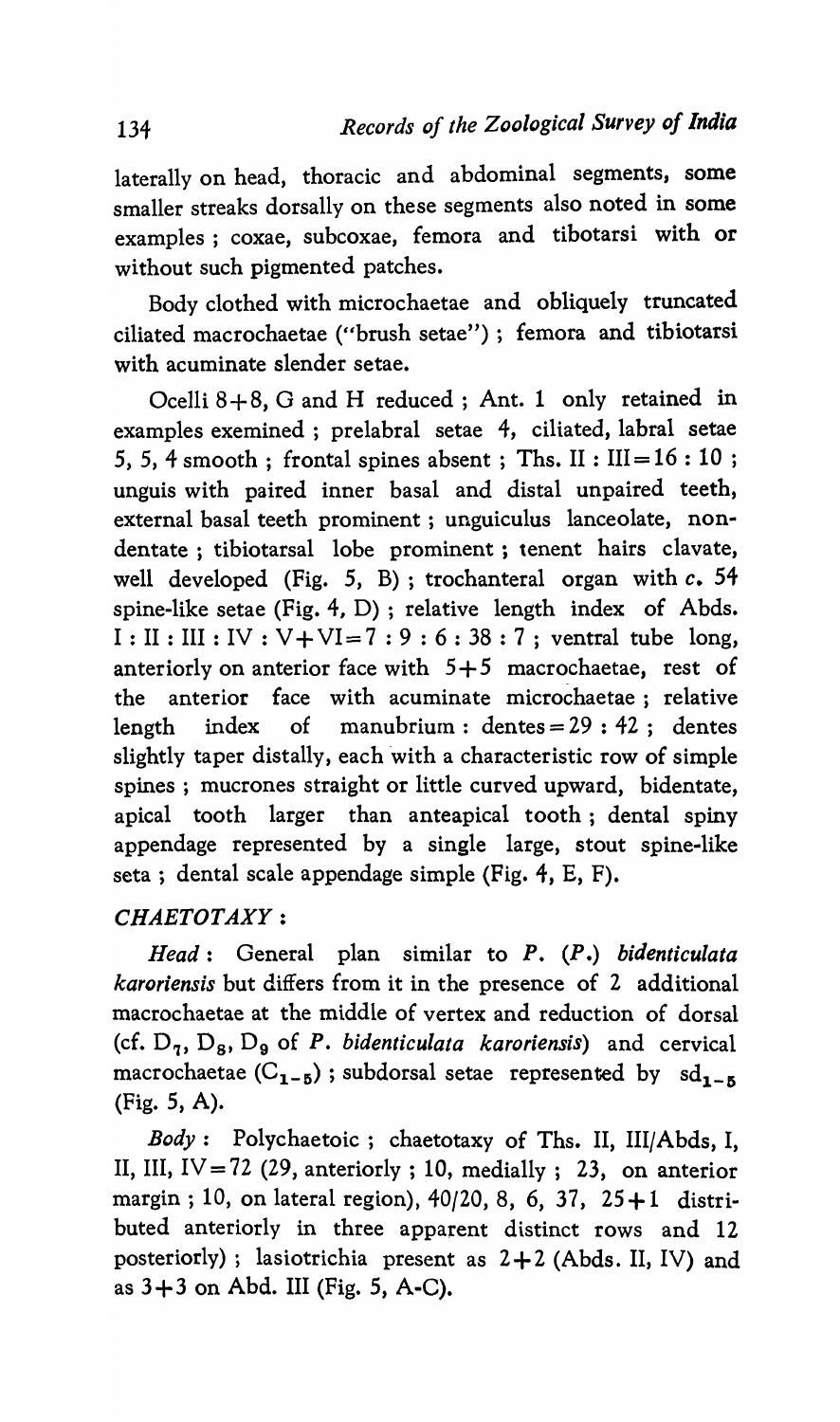Length (excluding appendages): 2.5 mm.

*Type-specimens:* Holotype, mounted on a slide and paratype, Slide No. N.Z.3/932 (examined) remain deposited in the collection of the Dominion Museum, New Zealand.

*Comments: Paronana (Paronana) maculosa maculosa*  differs from the preceding species and subspecies in the possession of dark, variable blue-black patches on the thoracic and abdominal segments, in the chaetotaxy of head and body and from *P. P. tasmasecta, s. sIr.* in the possession of simple dental scale appendage.

# Paronana (Paronana) maculosa tasmasecta Salmon, 1941. New Status

- *1941. Paronana tasmasecta* Salmon, *Trans. Roy. Soc., N. Z.,* 70: 398-407.
- *1941. Paronana suffiava* Salmon, *Ibid.* ? Synonym.
- *1944. Parasalina tasmasecta* Salmon, *Rec. Dam. Mus.,* 1 : 123-182; *1964, Bull. Roy. Soc., N. Z.,* (7) : 546.
- 1944, 1964. *Parasalina tasmasecta boldensis* Salmon, *Ibid.* ? Synonym. 1944, 1964. *Parasalina dorsanota suff/ava* Salmon, *Ibid.*

*Material:* 1 paratype, Slide No. N.Z. 3/885 (Dominion Museum, N. Z.), labelled as *"Parasalina tasmasecta,* Loc. Tasman Glacier, under stones. On terminal moraine, 31/12/1939, colI. J. T. Salmon. Mounted xylol-balsam (P. type)"; 1 paratype, Slide No. N. Z. 3/1541 (Dominion Museum, N. *Z.)* labelled as *"Paronana tasmasecta boldensis,*  Loc. Bold peak 3000', under log in beech forest, 11/2/1943, colI. J. T. Salmon, Det. J. T. Salmon. Mounted Diaphane (Paratype)" ; 1 paratype, Slide No. N. Z. 3/931 (Dominion Musenm, N. *Z.)* labelled as *"Parasalina snfflava,* Loc. Bench Island, Dunedin, 17/12/1938, colI. Prof. Marpels. Det. J. T. Salmon. Mounted Euparal."

*Paron ana (Paronana) maculosa tasmasecta* differs from the principal form in the dental scale appendage being crenulated at apex (Fig. 8, (A-E); species like *P. (P.) sufilava* and subspecies, *viz., P. (P.) iasmasecta boldensis* do not differ significantly from *P. (P.) maculosa tasmasecla* except in the details of colour pattern which is extremely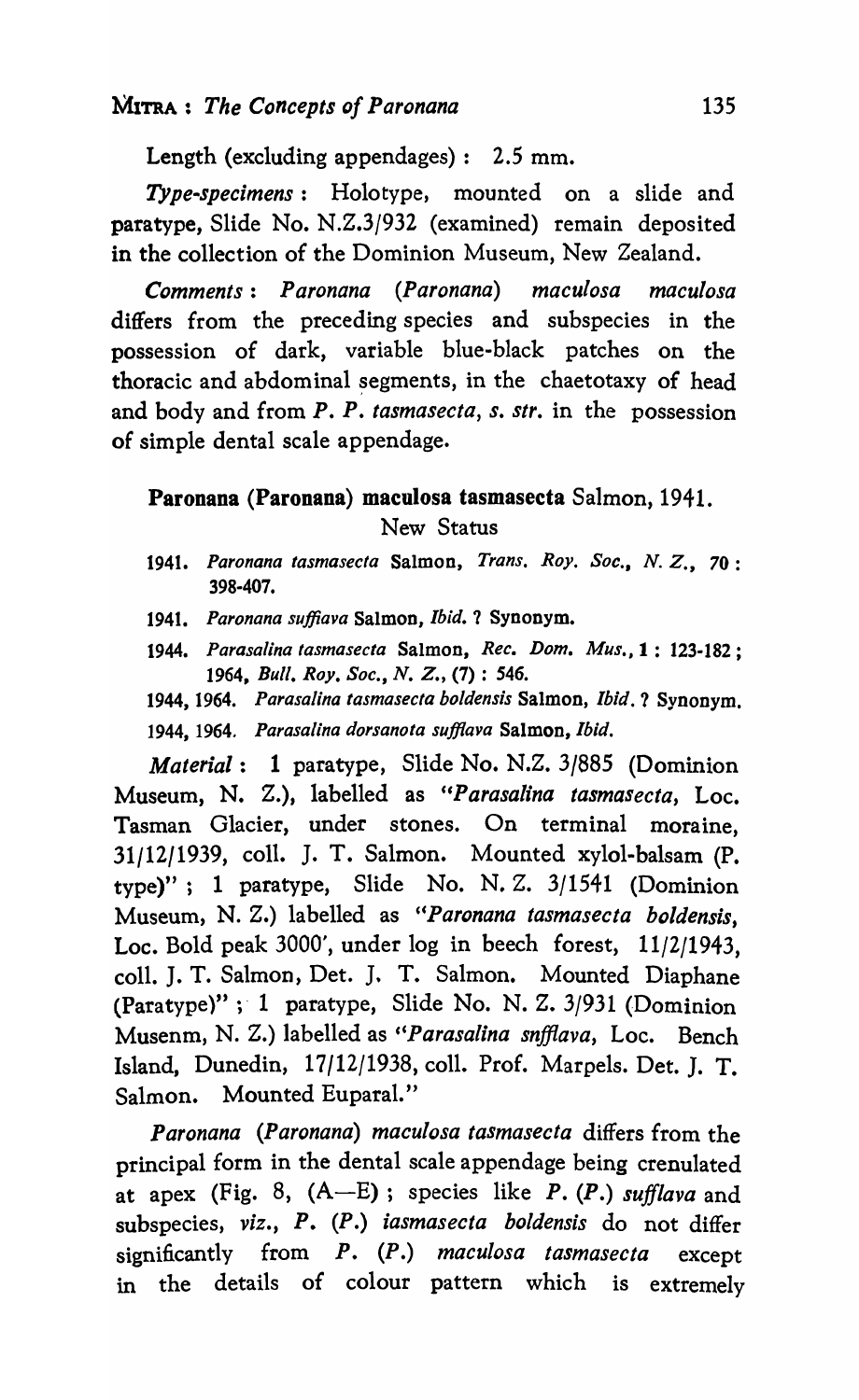variable as seen in *P. (P.) maculosa maculosa* ; variation of length and colour pattern according to altitudinal difference is frequent in insects, specially in Collembola. These forms agree in all respect in other morphological details. Further studies on chaetotaxy are required to establish their actual relationship which could not be undertaken for non-availability of a lcohol-preserved specimens. Chaetotaxy as far as could be noted from specimens, mounted on slides, conform to the general pattern of chaetotaxy of *Paronana.* 

# Paronana (Paronana) pilosa (Salmon, 1944) New Combination

*1944 Parasalina pilosa* Salmon, *Rec. Dom. Mus., N.* Z., 1 (2): 123-182; 1964, *Bull. Roy. Soc., N. Z.*, (7): 546.

*Material:* 1 paratype, Slide No. N. Z. 3/1435 (Dominion Museum, N. Z.) labelled as *"Parasalina pilosa,* Loc. Kennedy's Bush, Ch'. ch'., Beaten off Manuka, 4/3/1943, colI. J. T. Salman. Det. J. T. Salmon. Mounted Diaphane (paratype)".

General ground-colour of body ochre-yellow; no dark pigmented patches except a frontal patch in between two antennal bases (PI. II, E ; Fig. 7, A). General clothing of body involves microchaetae, clusters of obliquely truncated ciliated macrochaetae ("brush setae") present on thoracic and first three abdominal segment, rest of the abdominal segments with acuminate flexed macrochaetae. Exact chaetotaxy of head and body though could not be studied for non-availability of alcohol-preserved specimens, nevertheless, the species is polychaetoic like other members of this genus; unguis slightly curved with paired inner basal teeth located at middle and single unpaired inner basal tooth, external basal teeth well developed, unguiculus lanceolate, non-dentate, tibiotarsal lobe overhanging the base of unguiculus well developed; tenent hairs long, clavate (Fig. 7, B) ; SALMON (1944) notiaed an additional "much smaller tooth" at half way between this  $( = "a \text{ single strong tooth at two thirds", also})$ seen and illustrated by the present author) and the claw tip.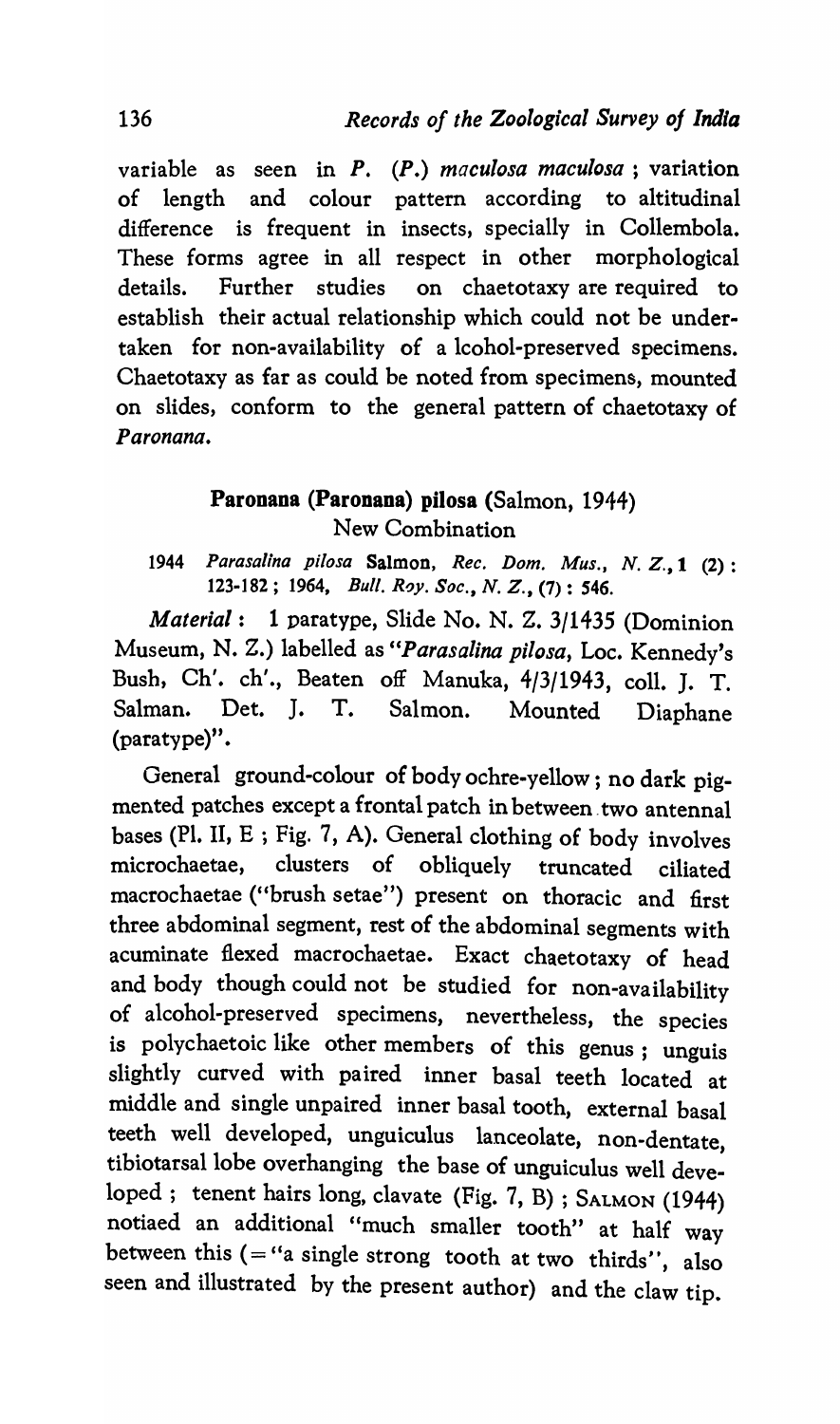But in his figure (Pl. 62, Fig. 158), the "much smaller tooth" as refered by him, appears stronger than the "strong tooth



Fig. 6. Paronana (Paronana) pilosa (Salmon). A, profile (Paratype). B, footcomplex from leg III. C, arrangement of spines on dentes. D, mucrodens complex.

at two-thirds" of unguis; this smaller unpaired tooth, however, was not noticed in the paratype examined by the author; ventral tube well developed; dentes considerably taper distally (cf. Entomobryomorpha), a unique character of the species  $(Pl. 3, C)$ ; dentes with a row of simple spines (Fig. 7, C), mucrones bidentate, dental scale appendage simple, closely apposed to dentes along most of its length (Fig. 7, D).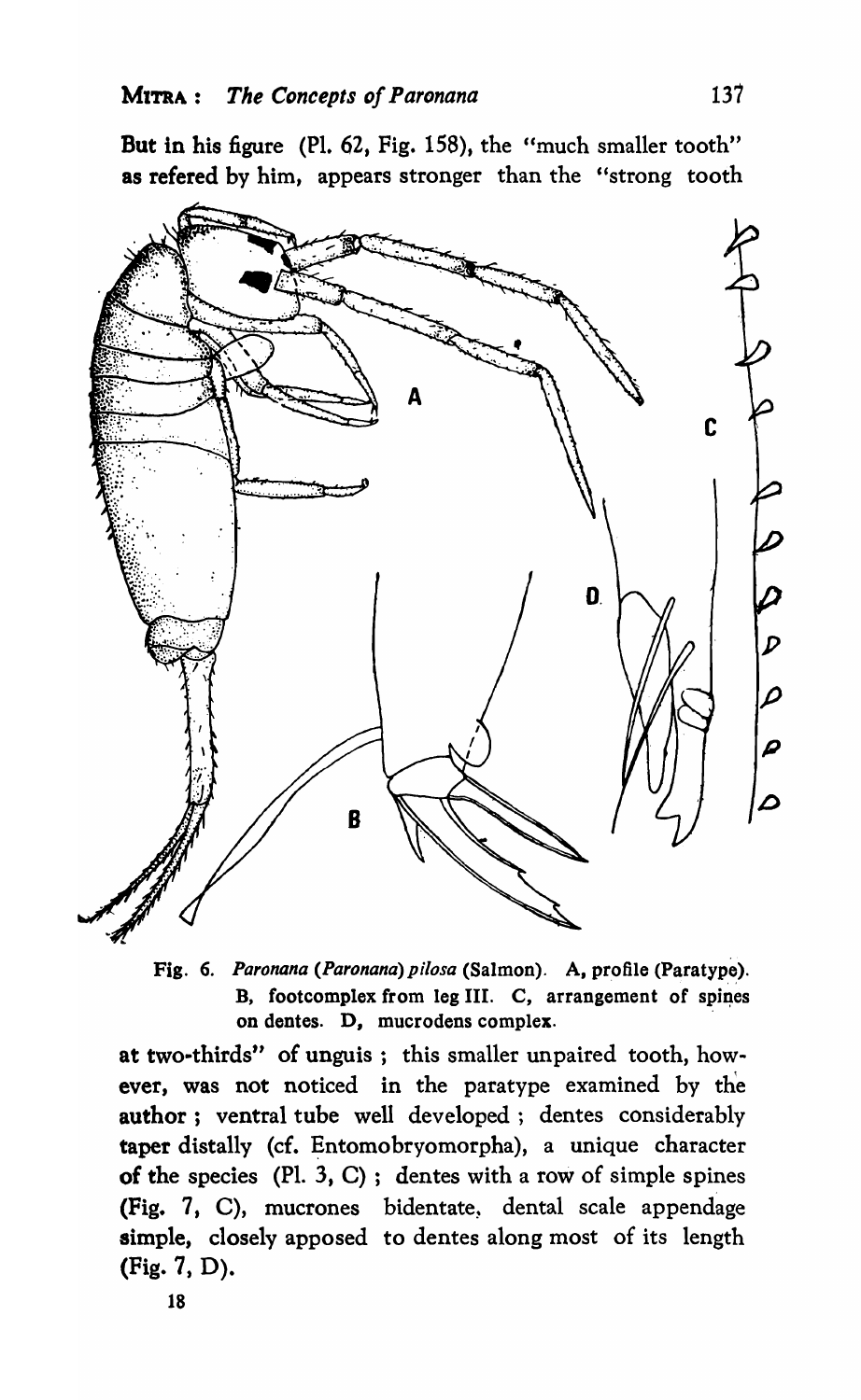*Type-specimens;* Holotype, mounted on a slide and paratype, Slide No. N. *Z.3/1435* (examined) remain deposited in the collection of Dominion Museum, New Zealand.

*Comments: Paronana (Paronana) pilosa* (Salmon) is a unique species of the genus in having gradually tapering dentes with a dental scale appendage, entomobryiform body facies and mucrones not to be seen in any other species of this genus. Such characters in this species serve as a definite link between entomobryomorph and paronelline genera.

Sub-genus: Parasalina Salmon, 1944. New Status.

*Parasalina* Salmon, 1944, *Rec. Dom. Mus.,* 1 (2): 123·182; 1964, *Bull, Roy. Soc., N. Z.,* (7) 1 : 103·144.

*Redefinition:* Dental scale appendage absent; other features same as given under *Paronana.* 

*Type-species: Paronana dorsanota* Salmon, 1941, fixed by Salmon, 1964.

Paronana (Parasalina) dorsanota Salmon, 1941. New Status

- *1941. Paronana dorsanota* Salmon, *Trans. Roy. Soc., N. Z.,* 70: 398·407.
- *1944. Parasalina dorsonta* Salmon, *Rec.* Dom. *Mus., Wellington,* 1(2) : 123-182; 1954, *Bull. Roy. Soc., N. Z.,* (7) 2: 145-644.
- *1944. Parasalana dorsanota intermedia* Salmon, *ibid.* New Synonymy.

*Material:* 1 paratype of *Paronana (Parasalina) dorsanota*  Salmon, Slide No. N. Z. 3/880, details as mentioned above under material of the genus. 1 para<sub>4ype</sub> of *Paronana (Parasalina) dorsanota intermedia* (Salmon), Slide No. N. Z. 3/1582, details as mentioned above under material of the genus.

*Colouration*: Ground colour yellowish brown, with dirty brown pigment dorsomedially on Ths. II, III and Abds. I to VI, which unite to from a continuous longitudinal band; such . pigment present as spots laterally on Ths. II, III, Abds. I, II III, but somewhat in the from of a unifrom lateral patch on Abd. IV, pigment also present on general surface of Abds. V and VI; antennae and legs with dark brown pigment, pigment intense anteriorly on each antennal segment and on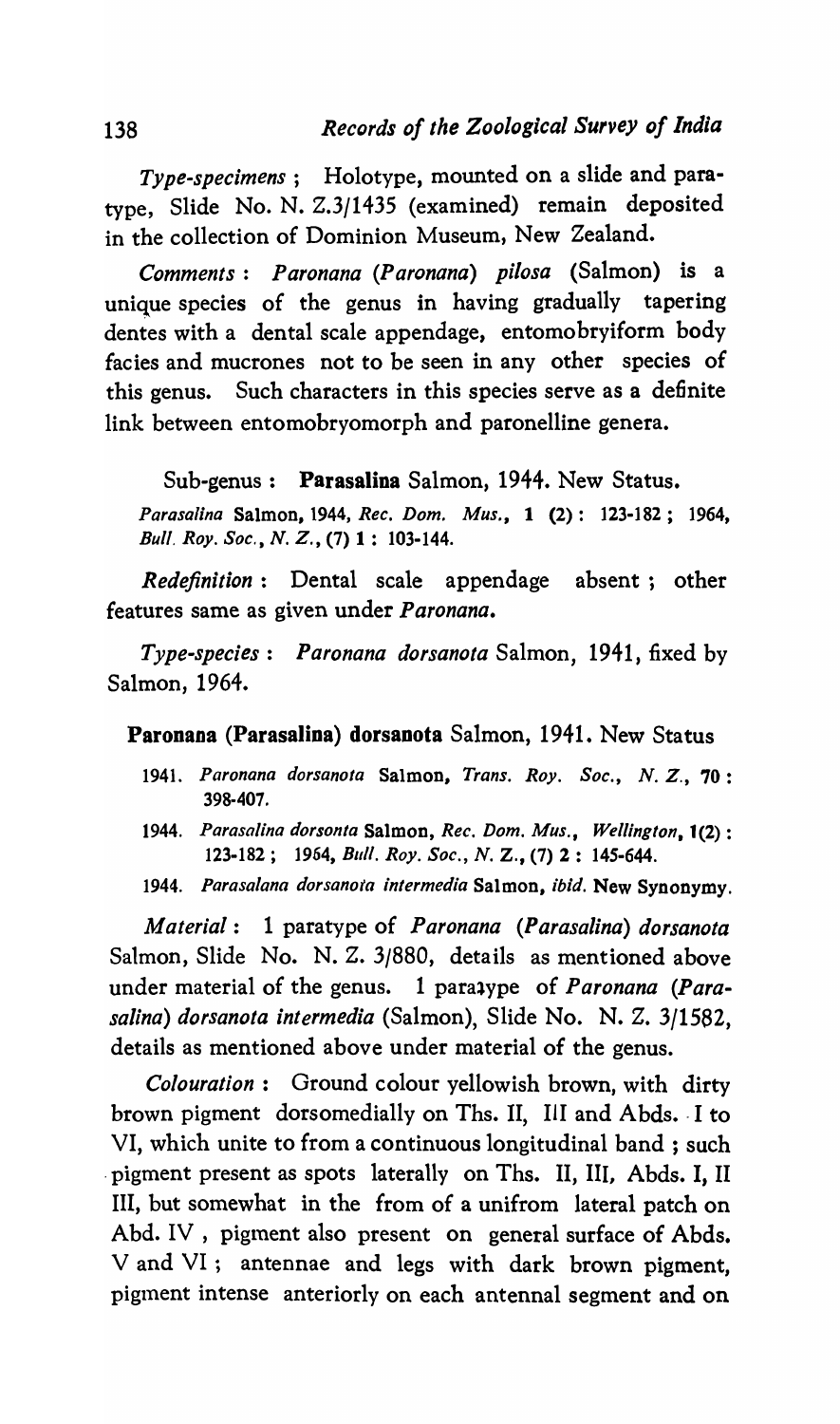the margins of appendages, Ants. III and IV dark purple; furcula without pigment (PI. III, A, B).

*Clothing:* Body clothed with slender, thin microchaetae and flexed macrochaetae; macrochaetae on Ths. II, III and



Fig. 7. *Parasalina (Parasalina) dorsanota* Salmon. A, B, flexed macrochaetee from thorax. C, a flexed macrochaeta from Abd. IV. D, apex of Ant. IV. E, foot-complex of leg I. F, footcomplex ef leg III. G, trochanteral organ. H. Chaetotaxy of anterior race of ventral tube. I, a portion of centes showing arrangement of spines. J, mucrodens complex (All drawn from Paratype).

Abds. I, II obliquely truncated, ciliated, those present on Abds. IV, V broadly acuminate (Fig. 7, A-C); antennae and legs clothed with slender acuminate setae interspersed with certain outstanding long setae, Ants. III and IV, in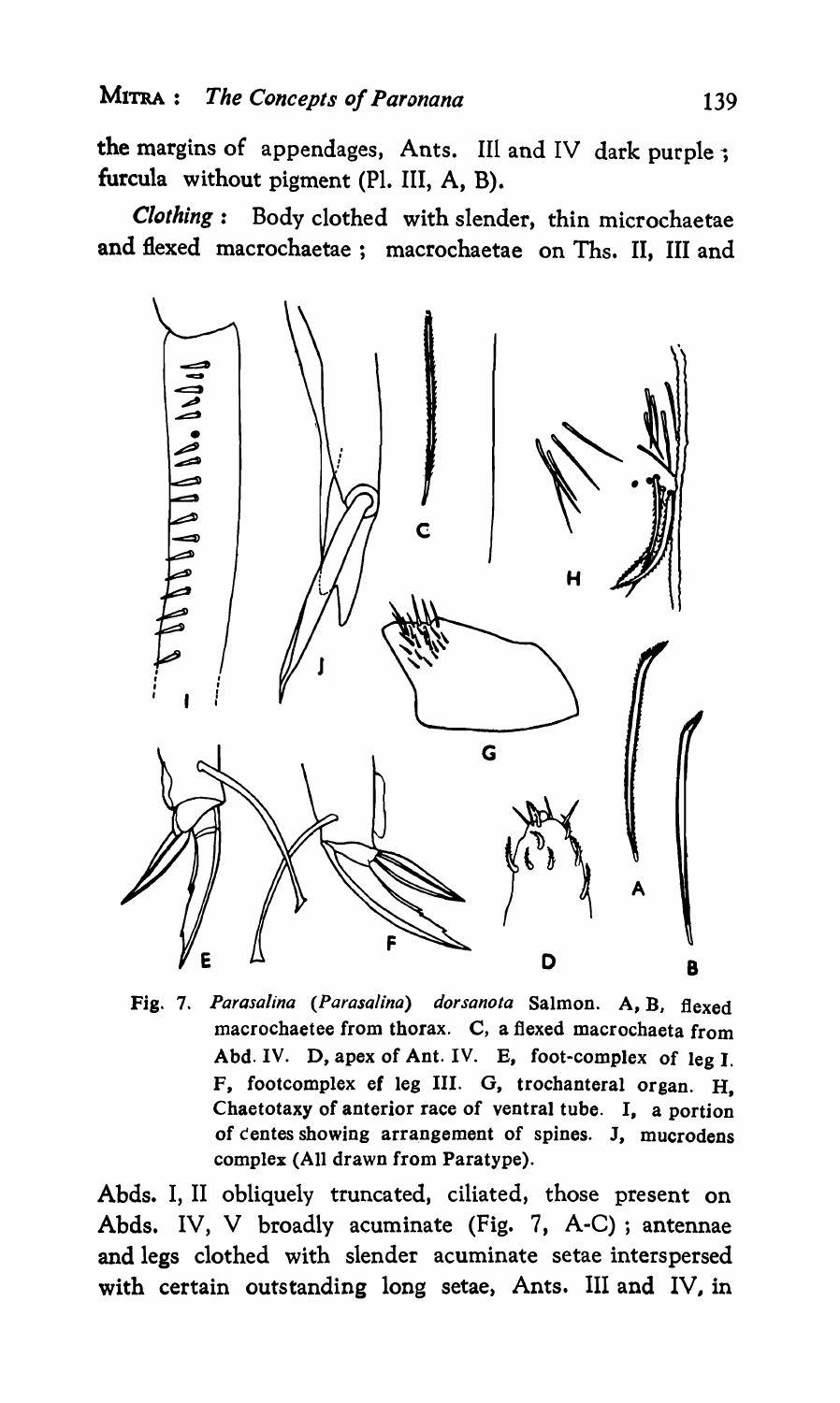addition, with certain apparently smooth setae; furcula clothed with short, slender, acuminate setae.

*Head:* Pear-shaped when viewed from above: frontal spines absent; eight ocelli on each side in dark ocellar field,



Fig. 8. Mucrodens complex in *Paronana*. **A, B, Paronana (Paronana)** *sufflava.* C, *Paronana (Paronana) tasmasecta.* D, *Paronana (Paronana) masculosa macu/osa* (from a specimen in South Australian Museum, Adelaide; det. Salmon as *Parasalina bidenticulata).* E, *Paronana (Paronana) tasmasecta boldensis.*  F, *Paronana (Parasalina) dorsanota intermedia* (from Paratype).

each group arranged in two longitudinal parallel rows; antennae *c.* twice the length of head and body, relative length index of Ants. I: II: III:  $IV = 21 : 31 : 21 : 51$ ; Ant. IV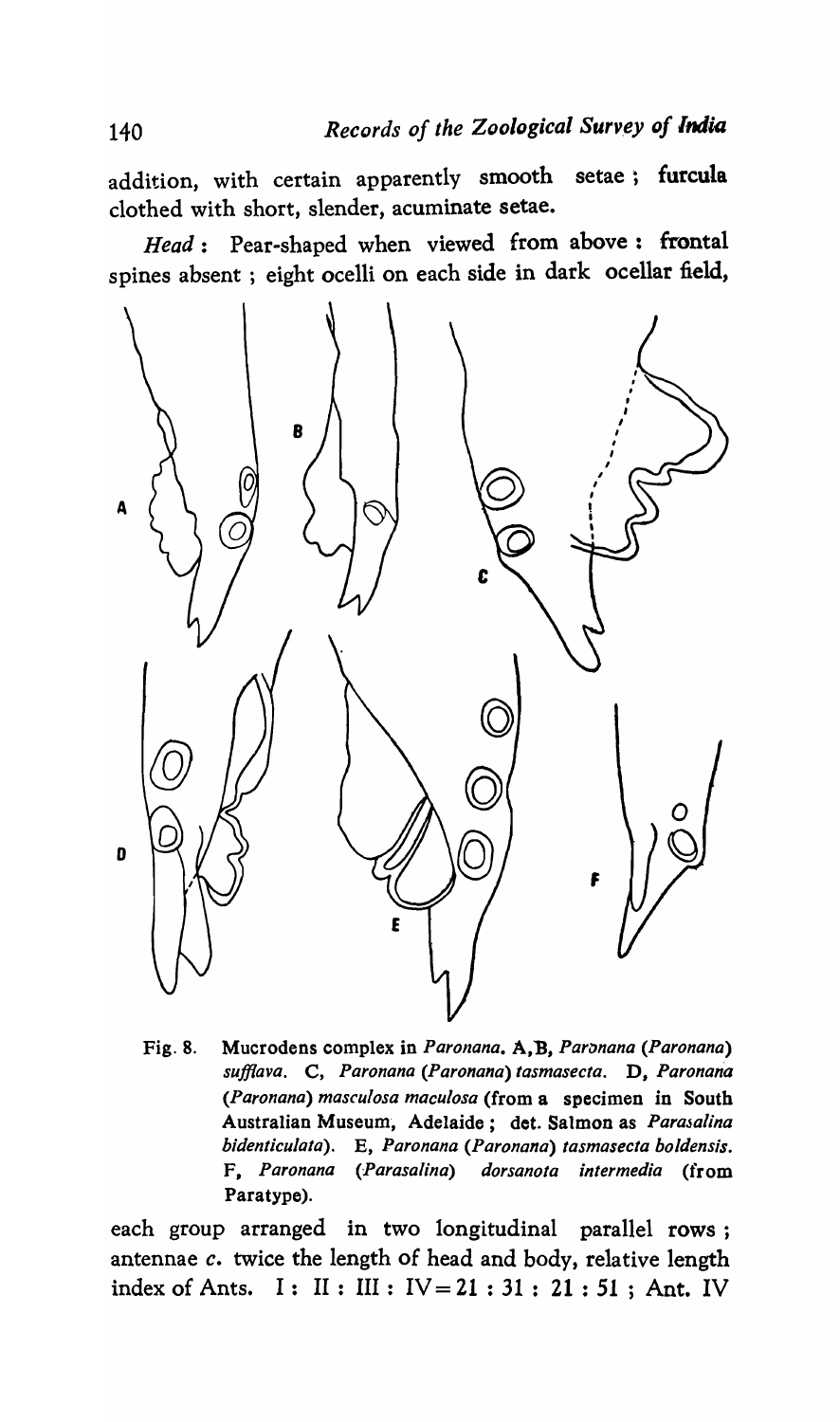with an apical sense-knob guarded with a few apparently smooth setae (Fig. 7, D) ; prelabral setae, 4, ciliated, labral setae 5, 5, 4.



FIg. 9. Typical clothing in *Pseudoparonel/a.* A-N. Pseudosales. O-Q, flexed "brush setae".

*Thorax* : Relative length index of Ths. II:  $III = 13.9$ ; unguis with paired inner basal teeth located near the middle of the inner margin, single unpaired distal tooth sub-apically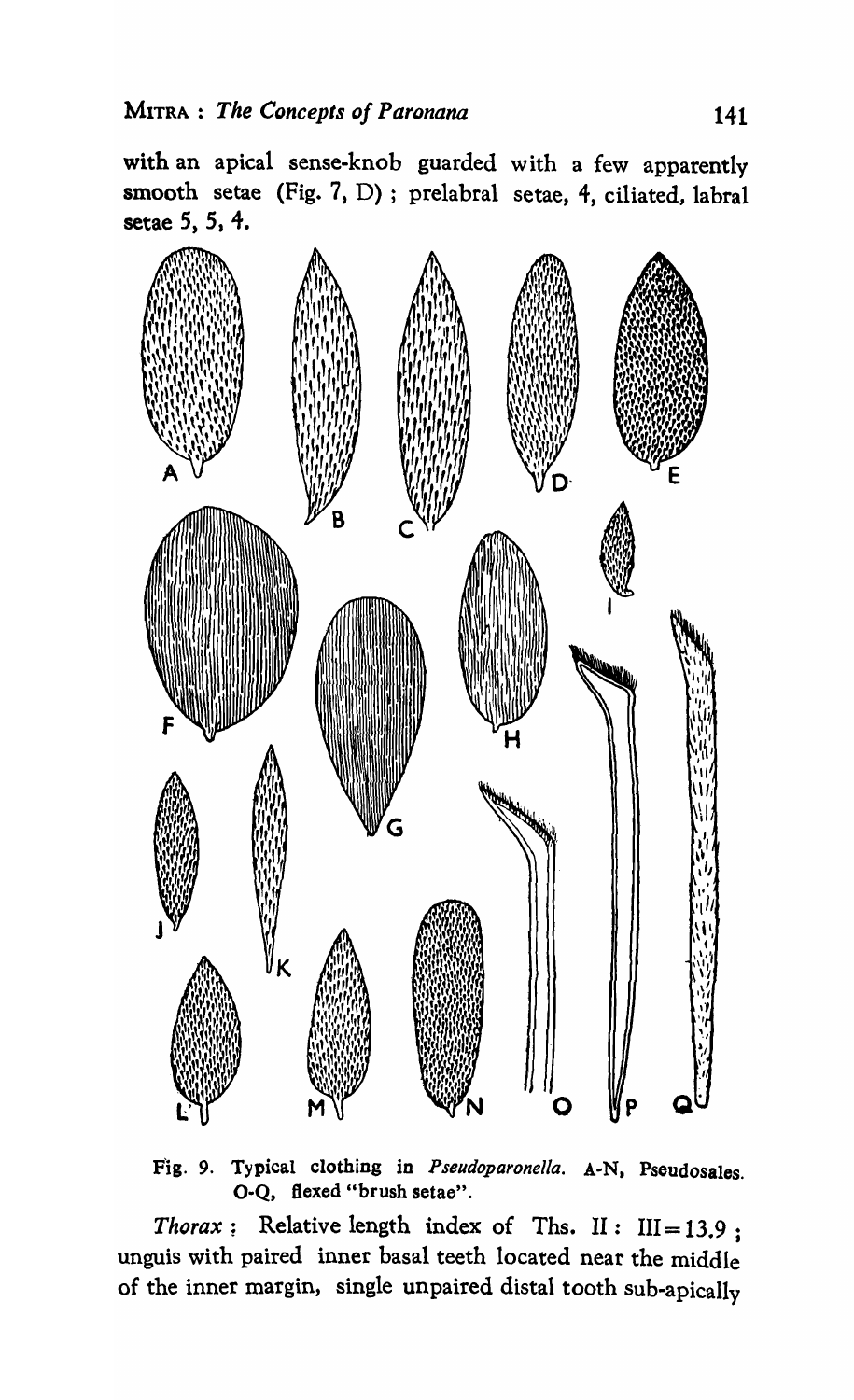located and quite exaggerated; unguiculi lanceolate, nondentate; tenent hair well developed, minutely ciliated, clavate (Fig. 7, E, F); trochanteral organ with *c.* 22 short spines (Fig. 8, G).

*Abdomen:* Relative length index of Abds. I ; II ; III : IV :  $V: VI=5:6:3:34:5:2$ ; ventral tube long with protrusible vesicles retracted;  $5+5$  macrochaetae anteriorly on the anterior face of ventral tube, the rest of the anterior and posterior faces with slender microchaetae only (Fig. 7, H) ; relative length index of manibrium: mucrodens= $81:112$ , dentes slightly taper distally; each dentes with a row of simple spines which gradually transit into stiff ciliated setae distally (Fig. 7, I) ; mucro bidentate ; dental spiny appendage single, ciliated on margins; dental scale appendage absent (Fig. 7, J).

Length (excluding antennae and furca): 2.4 mm.

*Type-specimens:* Holotype (Slide No. 3/875) and paratype (Slide No. 3/880, examined) are in the Dominion Museum, Wellington, New Zealand.

*Type-locality:* Mount Cargill, Dunedin, New Zealand. SALMON (1941) did not select any type-locality and the author takes this opportunity to select the above-mentioned place as the type-locality.

*Comments: Parasalina* is a monotypic sub-genus consisting of the species *Paronana (Parasalina) dorsanota* and its one suh-species *intermedia.* The sub-species was erected by SALMON (1944) only on the basis of slight difference in colour pattern which is frequent in the genera under Paronellinae. In other morphological details the sub-species is similar to the principal form. Short antennae in the suh-species appears to be due to their imperfect regeneration. In fact the paratype examined, shows deformed antennae (PI. III, B). The sub-species is considered here as a synonym. of the principal form.

*Interrelationships: Parasalina* is apparently close to *Paronellides* in the nature of mucrones and in thea bsence of dental scale appendage but differs from it in the presence of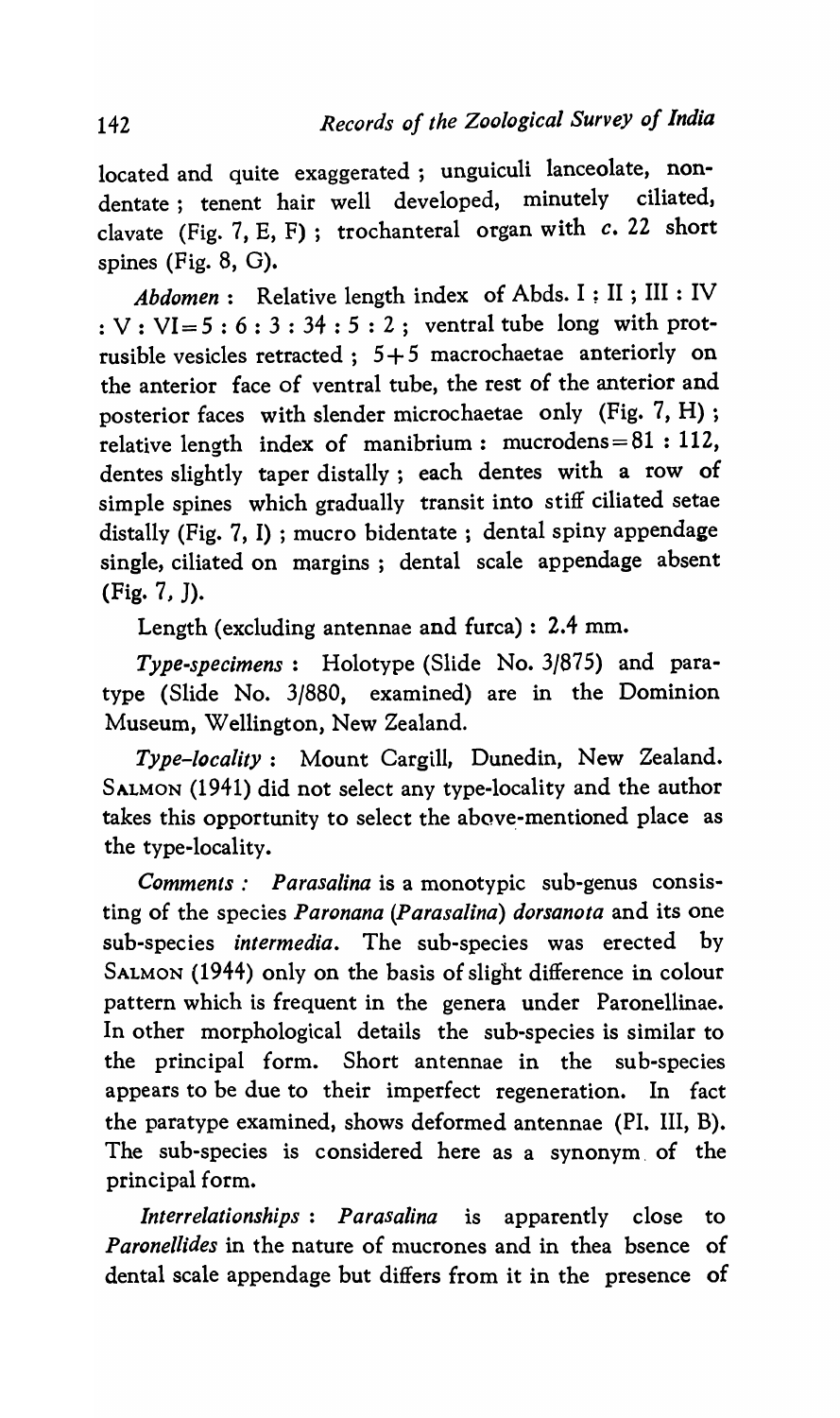distinct dental spines. The subgenus can be differentiated from *Glacialoca* Salmon in the nature of dental spines and in the presence of dental spiny appendage dorsally at apex of dentes.

*Distribution:* The type-species of the sub-genus is known from Dunedin and Otago in New Zealand and appears to be an endemite of this country.

## **ACKNOWLEDGMENTS**

I am thankful to the following individuals and their institutions for kindly providing me an opportunity to examine the type-specimens and other identified collections dealt with in this investigation: Dr. R. G. Ordish, Entomologist, Dominion Museum, Wellington, New Zealand, and the authorities of the South Australian Museum, Adelaide, South Australia.

Thanks are also due to the Director, Zoological Survey of India, Calcutta, for providing laboratory facilities.

### **SUMMARY**

In this study the confusions existing on the concepts of *Paronana* Womersley and *Parasalina* Salmon are resolved on the basis of the exsmination of type-specimens of the typespecies and other species known under these taxa. Detailed studies reveal that *Parasalina* Salm. should be considered as a subgenus of *Paronana* Wom. and the latter is widely different from *Pseudoparonella* Handschin. Keys to the subgenera, species and subspecies are provided on the basis of newly evaluated characters.

### **REFERENCES**

CARPENTER, G. H. 1925. Some Collembola from Southern New Zealand. *Proc. Manchester Litt. and Phil. Soc.,*  69: 87-102; reprinted in Manchester Mus. Pub!., 89: 1-6.

CHRISTIANSEN, K. 1958. The Nearctic Members of the genus *Entomobrya* (Collembola). *Bull. Mus. Comp. Zool.,* 118 : 440-445.